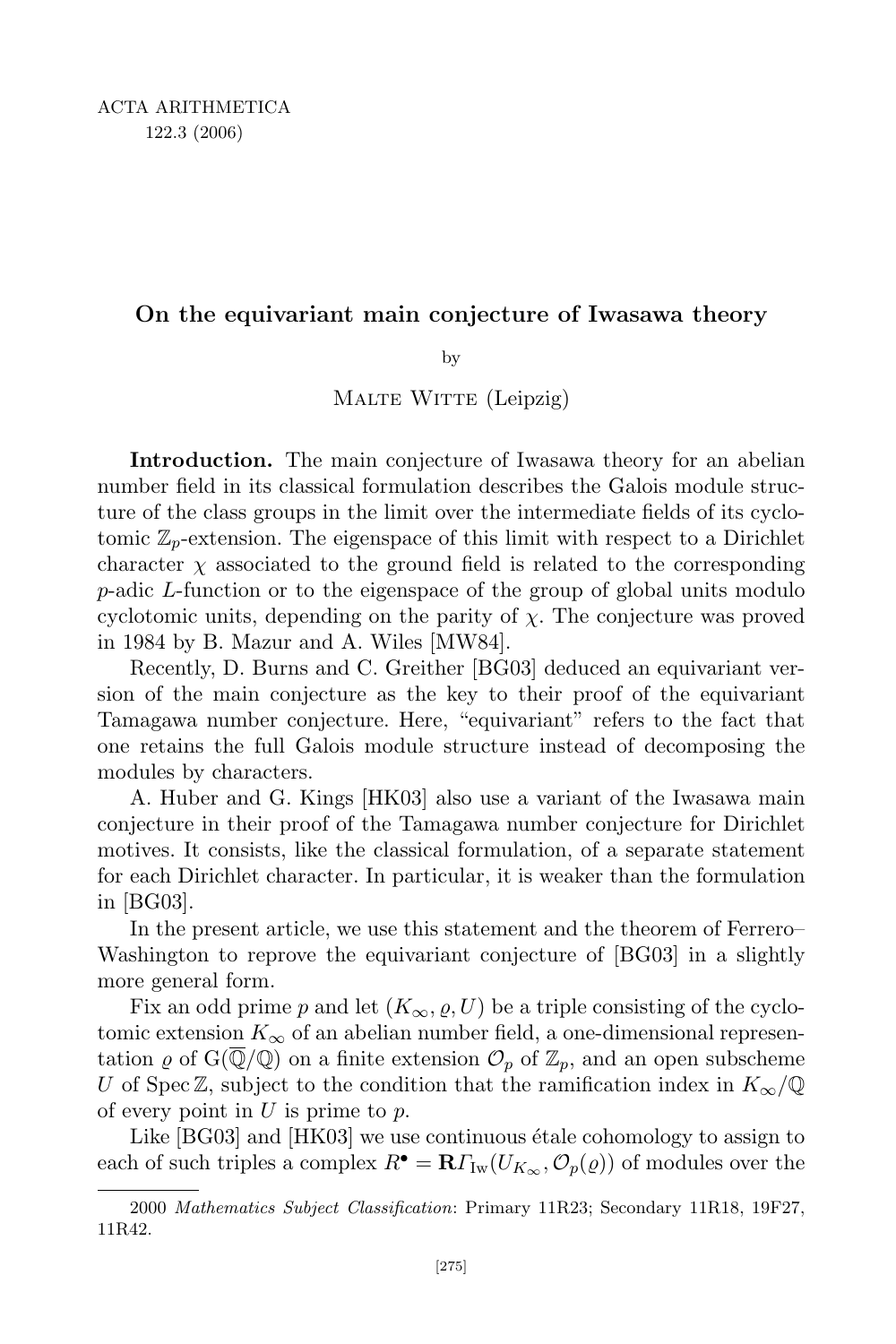profinite group ring  $\Omega = \mathcal{O}_p[[G(K_\infty/\mathbb{Q})]]$ . Further, we define a cyclotomic element  $c(U_{K_{\infty}}, \varrho)$  in the first cohomology module of  $R^{\bullet}$  and a p-adic Lelement  $L(U_{K_{\infty}}, \varrho^{-1} \varepsilon_{\text{cycl}})$  in the quotient ring of  $\Omega$ . Here,  $\varepsilon_{\text{cycl}}$  denotes the cyclotomic character. The quotient  $R^{\bullet}/\Omega c(U_{K_{\infty}}, \varrho)$  turns out to be a perfect complex that is torsion, i.e. acyclic after base change to the quotient ring. Note that this is no longer true if we drop the condition on the type of ramification in U.

Using the determinant functor of F. Knudsen and D. Mumford we can attach to each perfect torsion complex  $P^{\bullet}$  an invertible fractional ideal of  $\Omega$ called the characteristic ideal of  $P^{\bullet}$ . Our main result then reads as follows.

Theorem 0.1 (see Theorem 7.4).

- (i) (Vanishing of the  $\mu$ -invariant) Let  $\mathfrak p$  be a prime ideal of codimension 1 of  $\Omega$ , with  $p \in \mathfrak{p}$ . Then  $(R^{\bullet}/\Omega c(U_{K_{\infty}}, \varrho))_{\mathfrak{p}}$  is acyclic.
- (ii) (Iwasawa main conjecture)  $L(U_{K_{\infty}}, \varrho^{-1} \varepsilon_{\text{cycl}})$  generates the characteristic ideal of  $R^{\bullet}/\Omega c(U_{K_{\infty}}, \varrho)$ .

The formulation of the main conjecture in [BG03] corresponds to Theorem 0.1(ii) for all triples  $(\mathbb{Q}(\zeta_{np^\infty}), \varepsilon_{\text{cycl}}^r, \text{Spec } \mathbb{Z}[1/np]),$  the version in [HK03] to triples  $(\mathbb{Q}_{\infty}, \chi \varepsilon_{\text{cycl}}^r, \text{Spec } \mathbb{Z}[1/p])$ . Here, r and n are integers,  $\mathbb{Q}_{\infty}$  is the  $\mathbb{Z}_p$ -extension of  $\mathbb Q$  and  $\chi$  is any Dirichlet character.

The relation to the classical Iwasawa main conjecture is established by the fact that the first and second cohomology modules of the complex  $R^{\bullet}/\Omega c(U_{K_{\infty}}, \varrho)$  for  $\varrho = \varepsilon_{\text{cycl}}$  are essentially given by the limit of the p-primary parts of the global units modulo cyclotomic units, respectively of the class groups, taken over the intermediate fields of  $K_{\infty}/\mathbb{Q}$ . Using  $R^{\bullet}/c(U_{K_{\infty}},\rho)$  in lieu of these classical objects leads to a smoother formulation of the conjecture that circumvents the problems usually connected to p dividing the order of  $G(K/\mathbb{Q})$  (see the discussion in [HK03]).

The main idea of the proof of Theorem 0.1 is essentially the same as in [BG03]. However, we can clarify the argument considerably by using the result of [HK03]. Originally, D. Burns and C. Greither derived their theorem from the result of B. Mazur and A. Wiles. This approach necessitates some rather involved deduction steps to deal with the first cohomology group of  $R^{\bullet}/\Omega c(U_{K_{\infty}}, \rho)$ , in particular for Theorem 0.1(i). (Note that this step of the argument in [BG03] contains an inaccuracy that was later corrected in the appendix of [Fla04].) The additional strength of the main conjecture in [HK03] allows us to present a comparatively quick proof of this part of the theorem. Recall that A. Huber and G. Kings do not use the result of [MW84]. Instead, they give an independent proof of their statement, using the Euler system approach of V. A. Kolyvagin and K. Rubin [Rub00].

As [BG03] and [HK03], we do not treat the case  $p = 2$ , but this gap has meanwhile been filled by M. Flach in [Fla04].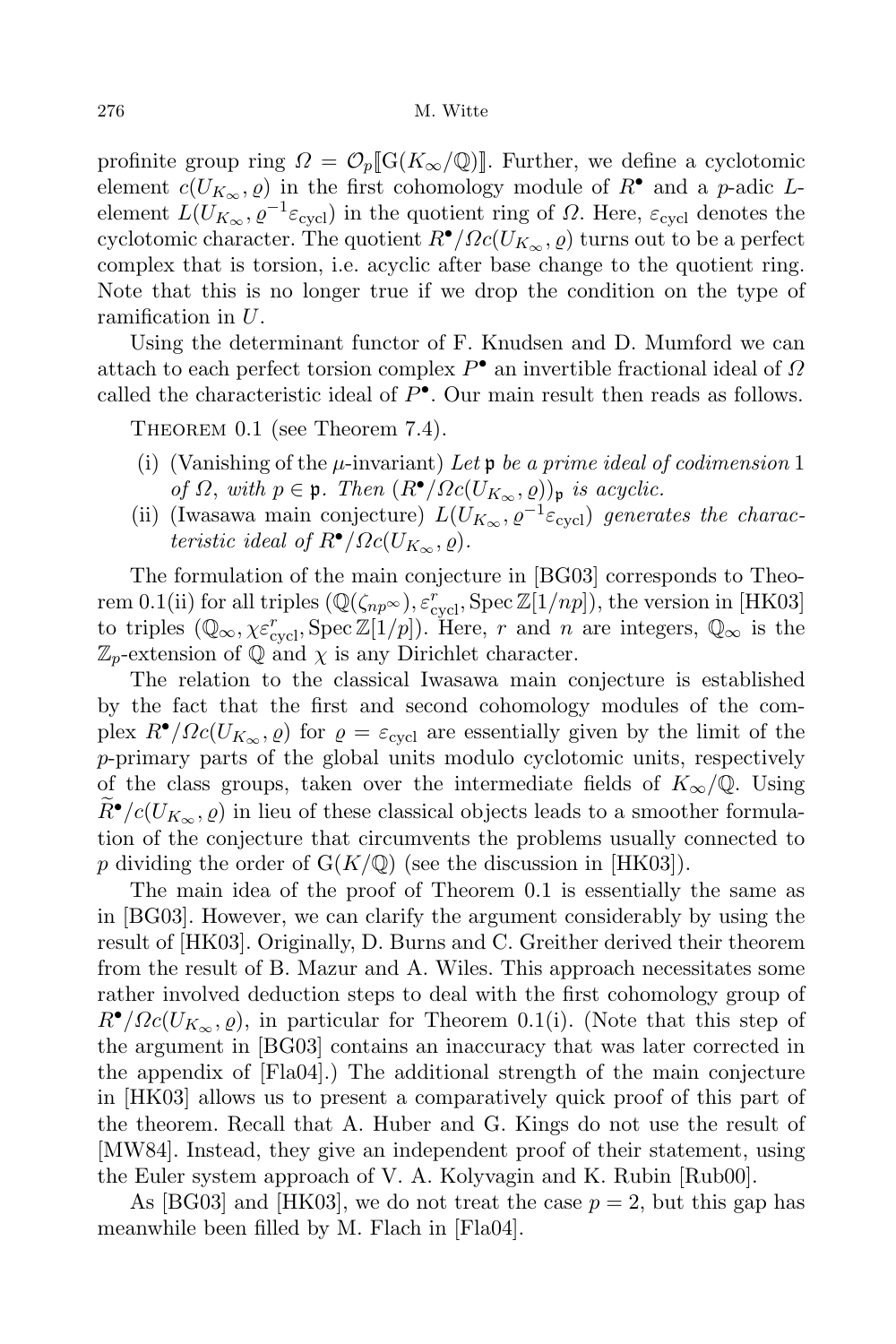The article is organised as follows. In Section 1 we introduce the characteristic ideal of a perfect torsion complex. Section 2 consists of a collection of algebraic properties of  $\Omega$  that turn out to be useful in the later sections.

The definition of the complex  $\mathbf{R}\Gamma_{\text{Iw}}(U_{K_{\infty}}, \mathcal{O}_p(\varrho))$  is given in Section 3. In the subsequent section we calculate its cohomology modules in the special case  $\varrho = \varepsilon_{\text{cycl}}$ , which is closely related to classical Iwasawa theory.

To deal with the ramification of  $\rho$  we need an explicit description of the relative cohomology modules associated to closed subschemes of  $U$ . This is achieved in Section 5.

In Section 6 we extend the classical construction of cyclotomic elements and L-elements to our setting. The final section is devoted to the proof of the main theorem.

Acknowledgements. The paper was partially written up during a visit at the Max Planck Institute for Mathematics in Bonn. The author would like to thank this institution for its hospitality and support. Before all others, he wishes to express his gratitude to A. Huber for introducing him to this subject and for numerous valuable discussions.

1. Characteristic ideals. The notion of the characteristic ideal of a perfect torsion complex is a variant of the usual determinant functor of F. Knudsen and D. Mumford [KM76]. It is less flexible than the latter, but easier to handle.

Let R be any commutative ring (with unit) and denote by  $Q(R)$  the total ring of fractions of R. Further, we write  $\mathfrak{I}(R)$  for the abelian group of invertible fractional ideals, i.e. R-submodules I of  $Q(R)$  which are locally free of rank 1 and which satisfy  $Q(R) \otimes_R I = Q(R)$ .

We can view  $\mathfrak I$  as a functor from the category of commutative rings to abelian groups if we restrict the morphisms of the former to the following class.

DEFINITION 1.1. We call a ring homomorphism  $\phi : R \to S$  extendable if it extends to a homomorphism  $Q(R) \to Q(S)$ , also denoted by  $\phi$ .

Examples of extendable homomorphisms include all flat homomorphisms and all integral extensions.

If  $\phi: R \to S$  is extendable, then  $\mathfrak{I}(\phi)$  is given by

$$
\Im(\phi)(I) = \phi(I)S
$$

for all  $I \in \mathfrak{I}(R)$ .

Assume that R is noetherian. Then an element of  $\mathfrak{I}(R)$  is uniquely determined by the following local conditions.

PROPOSITION 1.2. Let R be noetherian and  $I, J \in \mathfrak{I}(R)$ . Then  $I = J$  if and only if  $IR_p = JR_p$  for all non-zero divisors r and all primes p associated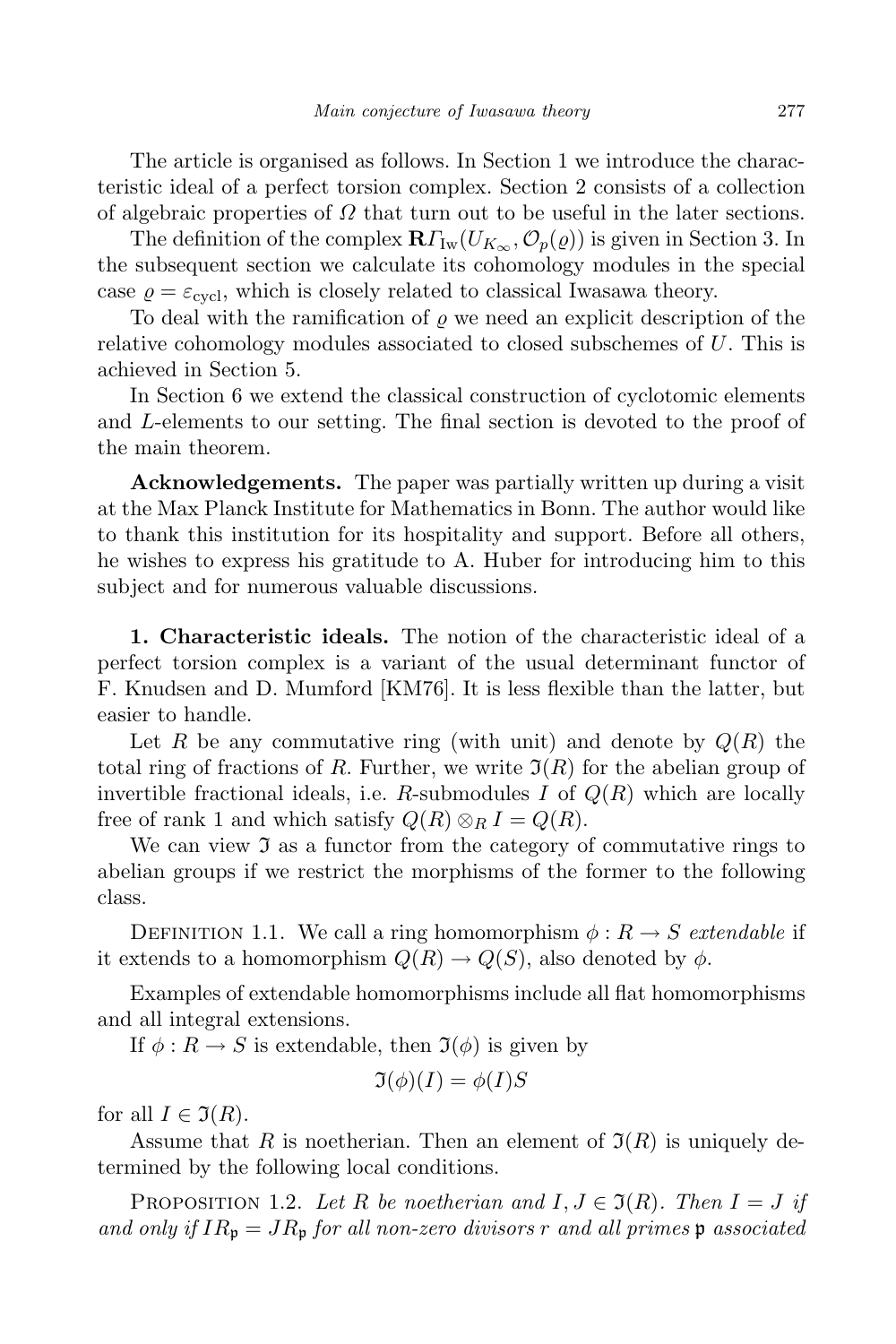to  $R/rR$ . These are exactly the primes of codimension 1 if R is Cohen– Macaulay.

*Proof.* This follows by the same argument as [Eis99, Prop. 11.3].

DEFINITION 1.3. We call a complex  $P^{\bullet}$  of R-modules a torsion complex if  $Q(R) \otimes_R P^{\bullet}$  is acyclic.  $P^{\bullet}$  is called *perfect* if it is quasi-isomorphic to a bounded complex of finitely generated projective R-modules.

Let  $\det_R P^{\bullet}$  denote the determinant of  $P^{\bullet}$  according to F. Knudsen and D. Mumford [KM76]. If  $P^{\bullet}$  is a perfect torsion complex, then the natural isomorphism

$$
Q(R) \otimes_R \det_R P^{\bullet} = Q(R)
$$

allows us to view  $\det_R P^{\bullet}$  as an invertible fractional ideal of R.

DEFINITION 1.4. We call char  $P^{\bullet} = (\det_R P^{\bullet})^{-1} \in \mathfrak{I}(R)$  the *character*istic ideal of  $P^{\bullet}$ .

The characteristic ideal enjoys the following properties.

PROPOSITION 1.5. Let  $P^{\bullet}$  be a perfect torsion complex of R-modules.

- (i) char  $P^{\bullet}$  depends only on the quasi-isomorphism class of  $P^{\bullet}$ .
- (ii) char  $P^{\bullet}[1] = (\text{char } P^{\bullet})^{-1}$ .
- (iii) If  $P_1^{\bullet} \rightarrow P_2^{\bullet} \rightarrow P_3^{\bullet}$  is a distinguished triangle of perfect torsion complexes in the derived category, then

 $char P_2^{\bullet} = char P_1^{\bullet}$  $P_1^{\bullet}$  char  $P_3^{\bullet}$  $\frac{1}{3}$ .

(iv) If  $\phi : R \to S$  is an extendable homomorphism, then  $\mathbf{L}\phi_*(P^{\bullet}) =$  $S \otimes_R^{\mathbb{L}} P^{\bullet}$  is a perfect torsion complex of S-modules and

$$
\operatorname{char} \mathbf{L}\phi_*(P^{\bullet}) = \mathfrak{I}(\phi)(\operatorname{char} P^{\bullet}).
$$

(v) If the cohomology modules of  $P^{\bullet}$  are themselves perfect, i.e. of finite Tor-dimension, then

$$
\operatorname{char} P^{\bullet} = \prod_{n \in \mathbb{Z}} (\operatorname{char} \operatorname{H}^n P^{\bullet})^{(-1)^n}.
$$

(vi) If R is a noetherian and normal domain and M any torsion module of finite projective dimension (considered as complex concentrated in degree 0), then char M coincides with the content of M, as defined in [Bou89, VII, §4.5]. In particular, if  $R = \mathbb{Z}_p[[T]]$ , then char M is the characteristic ideal of Iwasawa theory.

Proof. Everything follows easily from the corresponding properties of the determinant functor, as given in [KM76].  $\blacksquare$ 

REMARK 1.6. If R is not reduced, then the usual determinant functor is additive only for the class of "true" triangles. In the following, we will only consider reduced rings. However, note that in our setting, (iii) is indeed true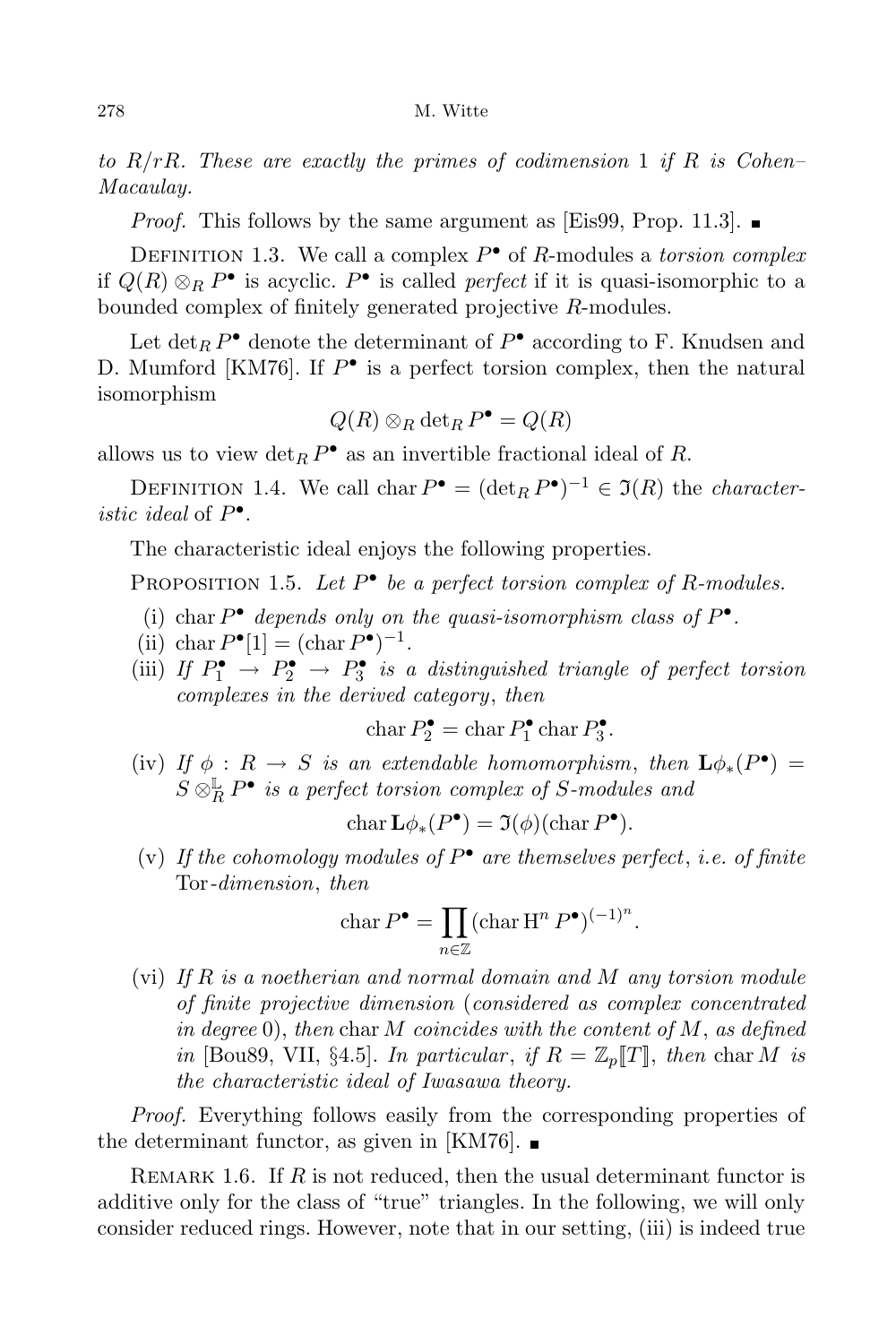for arbitrary distinguished triangles. The reason is that one can always replace the distinguished triangle by a true triangle of strictly perfect torsion complexes, the particular choice of which, according to (i), does not matter. For the determinant functor, it is this non-canonical choice that causes trouble.

REMARK 1.7. One can also deduce Proposition 1.5 from the results of [BB05] on the more sophisticated notion of the refined Euler characteristic. To this end, note that for a perfect torsion complex  $P^{\bullet}$ , the only trivialisation is the zero map and char  $P^{\bullet}$  is the image of  $-\chi(P^{\bullet}, 0)$  under the natural homomorphism  $K_0(R, Q(R)) \to \mathfrak{I}(R)$ .

2. The profinite group ring of a  $\mathbb{Z}_p$ -extension. In this section we will assemble some useful facts about cyclotomic  $\mathbb{Z}_p$ -extensions and profinite group rings. A large part of the material can also be found in [BG03, §6.1].

Throughout this article, p will denote a fixed odd prime. Let  $\mathbb{Q}_{\infty}$  be the unique  $\mathbb{Z}_p$ -extension of Q. The cyclotomic  $\mathbb{Z}_p$ -extension of a number field is given by  $K_{\infty} = K \mathbb{Q}_{\infty}$ . We shall always make the additional assumption that  $K$  is an abelian extension of  $\mathbb Q$ . The theorem of Kronecker–Weber then shows that there exists the following distinguished choice of subfields of  $K_{\infty}$ .

DEFINITION 2.1. Let  $K_0 \subset K_\infty$  be the subfield that is uniquely determined by the following two properties:

(i)  $G(K_\infty/\mathbb{Q}) = G(K_0/\mathbb{Q}) \times G(\mathbb{Q}_\infty/\mathbb{Q}),$ 

(ii)  $p^2$  does not divide the conductor of  $K_0$ .

We write  $K_n$  for the subfield of  $K_{\infty}$  of degree  $p^n$  over  $K_0$ .

Let  $\mathcal{O}_p$  be the valuation ring of an arbitrary finite extension of  $\mathbb{Q}_p$  and write

$$
\Omega = \mathcal{O}_p[\![\mathrm{G}(K_\infty/\mathbb{Q})]\!] = \varprojlim_n \mathcal{O}_p[\mathrm{G}(K_n/\mathbb{Q})]
$$

for the profinite group ring with coefficients in  $\mathcal{O}_p$ . Assume for simplicity that  $\mathcal{O}_p$  contains all values of the characters of G(K<sub>0</sub>/Q). If  $P_\infty$  is the maximal p-extension of  $\mathbb Q$  inside  $K_{\infty}$ , then

$$
\varOmega \cong \prod_{\theta} \mathcal{O}_p[\![\mathrm{G}(P_{\infty}/\mathbb{Q})]\!],
$$

where the product runs through the characters  $\theta$  of  $G(K_{\infty}/P_{\infty})$ . Observe that  $\mathcal{O}_p[\![G(P_\infty/\mathbb{Q})]\!]$  is a local Cohen–Macaulay ring of Krull dimension 2, but it is not regular unless  $P_{\infty} = \mathbb{Q}_{\infty}$ .

The normalisation of  $\Omega$  in its total quotient ring  $Q(\Omega)$  is given by

$$
\widetilde{\Omega} \cong \prod_{\chi} \mathcal{O}_p[\![\mathrm{G}(\mathbb{Q}_\infty/\mathbb{Q})]\!].
$$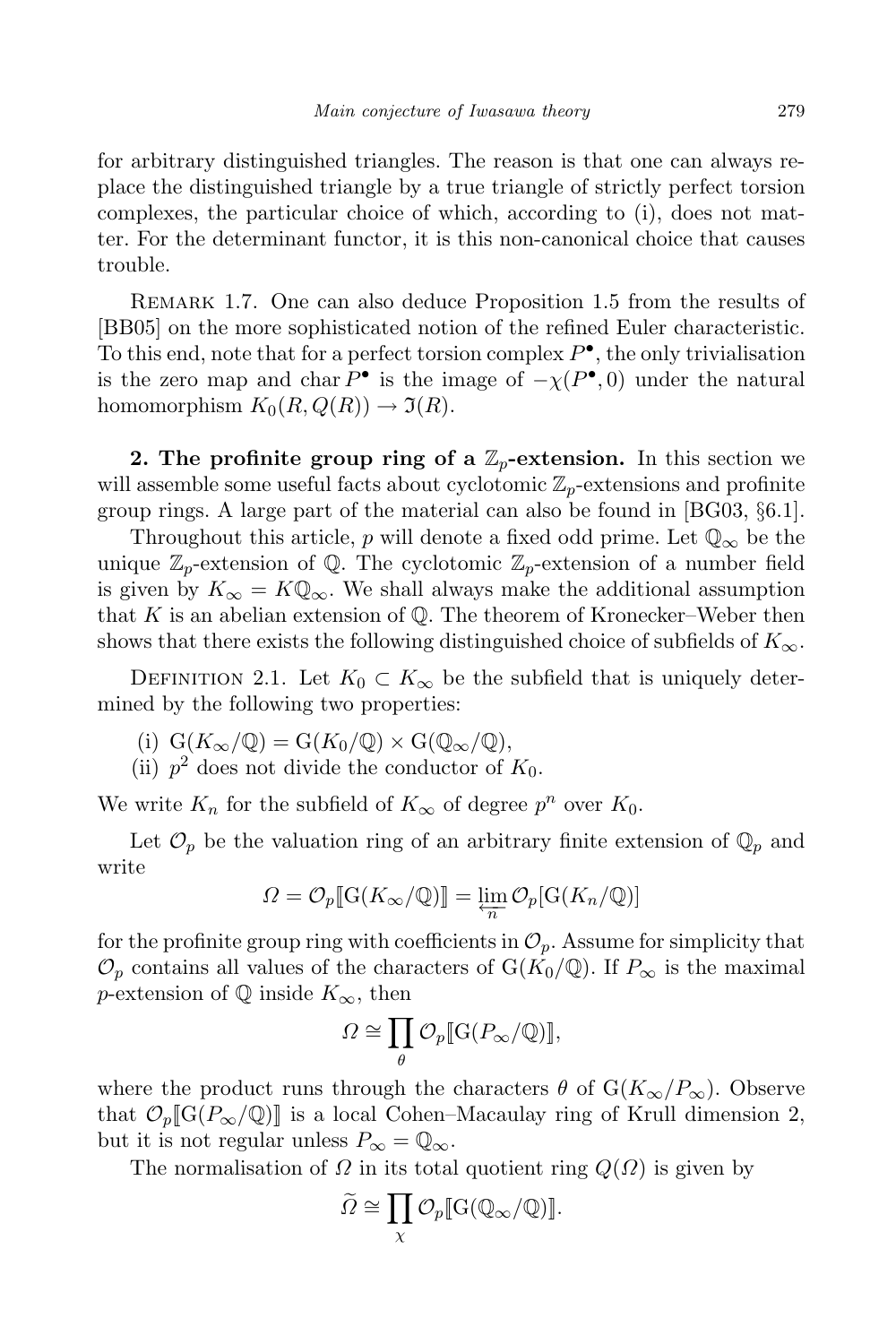280 M. Witte

Here,  $\chi$  runs through the characters of  $G(K_0/\mathbb{Q})$ . Note that

 $\Omega[1/p] = \widetilde{\Omega}[1/p].$ 

The prime ideals **p** of codimension 1 of  $\Omega$  with  $p \in \mathfrak{p}$  play a special role in our considerations. Recall that a torsion module M over  $\mathbb{Z}_p[[T]]$  has vanishing Iwasawa  $\mu$ -invariant if M is finitely generated as  $\mathbb{Z}_p$ -module. We generalise this as follows.

LEMMA 2.2. Let M be an  $\Omega$ -module which is finitely generated as  $\mathcal{O}_p$ module. Then  $M_p = 0$  for all prime ideals  $\mathfrak p$  of codimension 1 containing p.

Proof. We can view M as a module over

$$
\mathbb{Z}_p[\![T]\!]\cong \mathbb{Z}_p[\![\mathrm{G}(K_\infty/K_0)]\!]
$$

via the natural inclusion

$$
i:\mathbb{Z}_p[\![\mathrm{G}(K_{\infty}/K_0)]\!]\hookrightarrow \mathcal{O}_p[\![\mathrm{G}(K_{\infty}/\mathbb{Q})\!]\!].
$$

The structure theorem for  $\mathbb{Z}_p[[T]]$ -modules ([Was97, Prop. 13.19]) shows that  $M_{(p)} = 0$ , since  $\mathbb{Z}_p[[T]]/(p^n)$  is not finitely generated over  $\mathbb{Z}_p$  for integers  $n \geq 0$ . The statement for  $\mathcal{O}_p[\![\mathrm{G}(K_\infty/\mathbb{Q})]\!]$  follows because  $i^{-1}(\mathfrak{p}) = (p)$ .

We will now determine the group of invertible ideals of  $\Omega$ . Since  $\Omega$  is semilocal, it is given by

$$
\mathfrak{I}(\Omega) = Q(\Omega)^{\times}/\Omega^{\times}.
$$

In our main statement we compare two elements of  $\mathfrak{I}(\varOmega)$ . If  $\mathcal{O}'_p$  is a faithfully flat extension of  $\mathcal{O}_p$ , e.g. the valuation ring of a finite extension of  $Q(\mathcal{O}_p)$ , then the induced map

$$
\mathfrak{I}(\varOmega)\to\mathfrak{I}(\mathcal{O}_p'\otimes_{\mathcal{O}_p}\varOmega)
$$

is injective. Therefore, the above assumption that  $\mathcal{O}_p$  contains the values of the characters of  $G(K_\infty/\mathbb{Q})$  is no restriction for our purposes. (Alternatively, it can be circumvented by using components instead of characters, as in [MW84].)

If  $\mathbb{Q}_{\infty} \subset L_{\infty} \subset K_{\infty}$  is any intermediate extension, we write

$$
\psi_{K_{\infty}/L_{\infty}} : \mathcal{O}_p[\![\mathrm{G}(K_{\infty}/\mathbb{Q})]\!] \to \mathcal{O}_p[\![\mathrm{G}(L_{\infty}/\mathbb{Q})]\!]
$$

for the natural projection. Note that the ring homomorphism  $\psi_{K_{\infty}/L_{\infty}}$  is extendable. Indeed, the induced map  $\widetilde{\psi}$  between the normalisations of both rings is extendable for almost trivial reasons. Since the inclusion  $\Omega \to \Omega$ is extendable and maps zero divisors to zero divisors, it follows that  $\psi$  is extendable as well.

**3. Iwasawa cohomology.** Consider an open subscheme U of Spec  $\mathbb{Z}$ and let S denote its closed complement. If  $F/\mathbb{Q}$  is a finite field extension,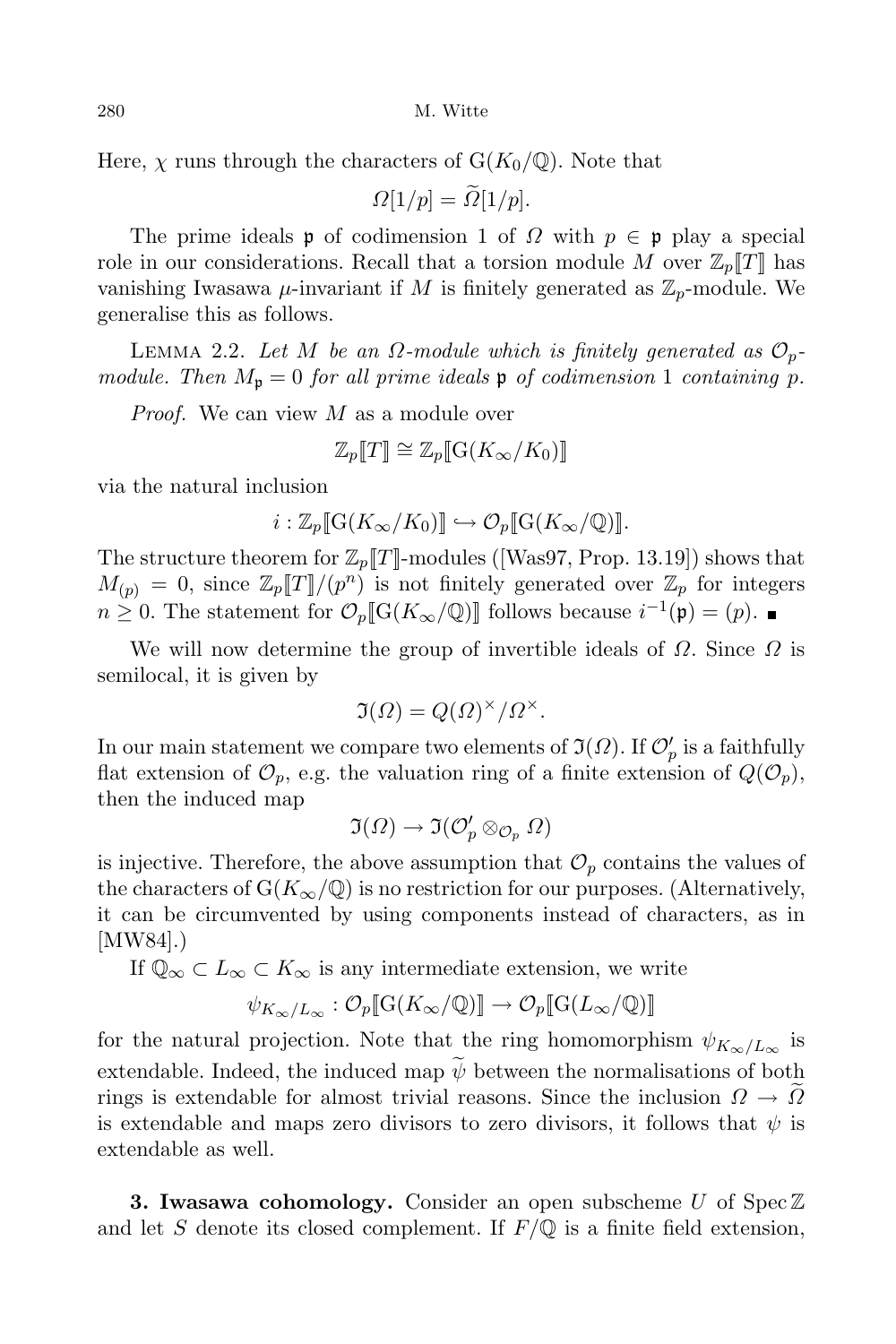we set

$$
U_F = U \times \operatorname{Spec} \mathcal{O}_F, \qquad S_F = S \times \operatorname{Spec} \mathcal{O}_F,
$$

where  $\mathcal{O}_F$  denotes the ring of integers of F. Write

 $i_F : \operatorname{Spec} F \to U_F$ 

for the inclusion of the generic point. As before,  $K_{\infty}$  will denote the cyclotomic  $\mathbb{Z}_p$ -extension of an abelian number field.

Let  $M(\varrho)$  be a finitely generated  $\mathcal{O}_p$ -module M together with a continuous representation

$$
\varrho : \mathrm{G}(\overline{\mathbb{Q}}/\mathbb{Q}) \to \mathrm{Aut}_{\mathcal{O}_p} M
$$

(where we give  $\text{Aut}_{\mathcal{O}_p} M$  its profinite topology). Let further

 $\iota : G(\overline{\mathbb{Q}}/\mathbb{Q}) \to \Omega^\times$ ,  $\iota(g) = \overline{g}^{-1} \in G(K_\infty/\mathbb{Q})$ 

denote the contragredient of the natural representation. The  $\Omega[\mathbb{G}(\overline{\mathbb{Q}}/\mathbb{Q})]$ module

$$
\operatorname{Ind}_{K_{\infty}/\mathbb{Q}} M(\varrho) = \Omega(\iota) \otimes_{\mathcal{O}_p} M(\varrho)
$$

gives rise to a projective system of étale sheaves

 $j_{\mathbb{Q}*}\operatorname{Ind}_{K_{\infty}/\mathbb{Q}}M(\varrho)=(j_{\mathbb{Q}*}(\mathcal{O}_p/p^n\mathcal{O}_p[\operatorname{G}(K_n/\mathbb{Q})](\iota)\otimes_{\mathcal{O}_p}M(\varrho)))_{n=1}^{\infty}$ 

on U. (We reemphasise that the action of  $G(\overline{\mathbb{Q}}/\mathbb{Q})$  on the module  $\mathcal{O}_p/p^n\mathcal{O}_p[G(\underline{K}_n/\mathbb{Q})](\iota)$  is given by  $\iota$ , i.e.  $\mathcal{O}_p/p^n\mathcal{O}_p[G(K_n/\mathbb{Q})]$  is considered as trivial  $G(\overline{\mathbb{Q}}/\mathbb{Q})$ -module.)

DEFINITION 3.1. We define the Iwasawa complex of  $M(\varrho)$  over U to be the cochain complex of continuous étale cohomology

$$
\mathbf{R}\Gamma_{\mathrm{Iw}}(U_{K_{\infty}}, M(\varrho)) = \mathbf{R}(\varprojlim_{n} \Gamma_{\mathrm{\acute{e}t}})(U, j_{\mathbb{Q}*}\mathrm{Ind}_{K_{\infty}/\mathbb{Q}} M(\varrho)),
$$

as constructed by U. Jannsen in [Jan88]. If Z is a closed subscheme of  $U$ , we define

$$
\mathbf{R}\Gamma_{\mathrm{Iw}}(U_{K_{\infty}}, Z, M(\varrho)) = \mathbf{R}(\varprojlim_{n} \Gamma_{\mathrm{\acute{e}t}})(U, Z, j_{\mathbb{Q}*}\mathrm{Ind}_{K_{\infty}/\mathbb{Q}}M(\varrho))
$$

to be the complex of continuous étale cohomology with support in  $Z$ . These complexes are to be understood as objects of the derived category of  $\Omega$ modules. Their *i*th cohomology modules are denoted by  $H^i_{\text{Iw}}(U_{K_\infty}, M(\varrho)),$ respectively  $H^i_{\mathrm{Iw}}(U_{K_\infty}, Z, M(\varrho)).$ 

REMARK 3.2. Alternatively, it should also be possible to use the formalism of T. Ekedahl [Eke90].

Here are some basic properties of  $\mathbf{R}\Gamma_{\text{Iw}}(U_{K_{\infty}}, M(\varrho)).$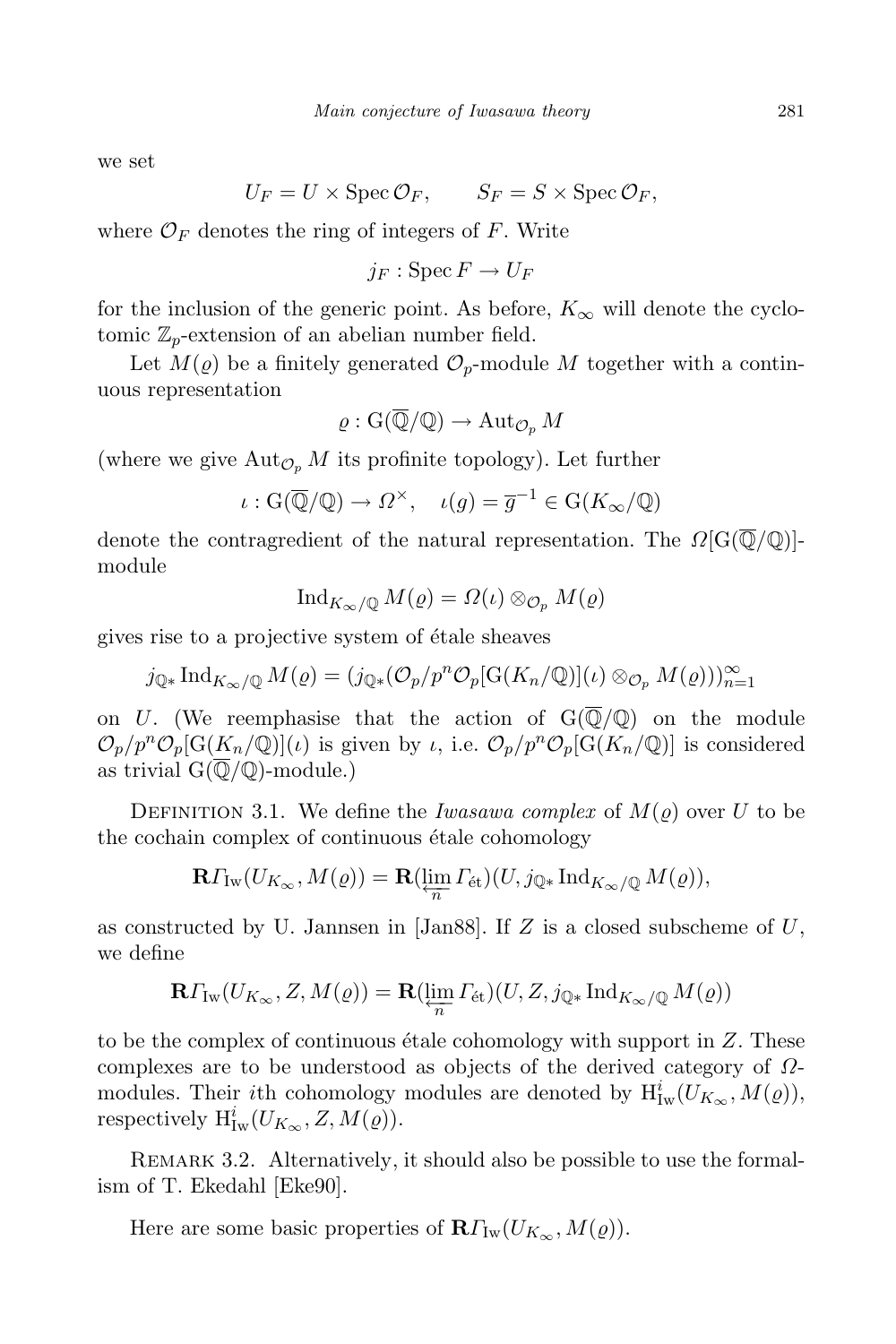PROPOSITION 3.3. Assume  $p \notin U$ .

(i) For all  $i \in \mathbb{Z}$ ,

$$
\mathrm{H}^i_{\mathrm{Iw}}(U_{K_{\infty}}, M(\varrho)) = \varprojlim_{n} \mathrm{H}^i_{\mathrm{\acute{e}t}}(U_{K_n}, j_{K_n \ast} M(\varrho)),
$$

where the limit is taken with respect to the corestriction maps.  $(ii)$  In particular,

 $H^0_{\text{Iw}}(U_{K_{\infty}}, M(\varrho)) = 0.$ 

*Proof.* By [Mil86, Theorem II.2.13] the modules  $H^i_{\text{\'et}}(U_{K_n}, j_{K_n *}M(\varrho))$  are finite. The asserted equality in (i) follows by [Jan88, Proposition 1.6 and Lemma 1.15].

It remains to verify that  $H^0_{\text{Iw}}(U_{K_\infty}, M(\varrho)) = 0$ . As M is noetherian, there is an  $n_0$  such that the inflation map

$$
H_{\text{\'et}}^0(U_{K_{n_0}}, j_{K_{n_0}*}M(\varrho)) = M(\varrho)^{G(\mathbb{Q}/K_{n_0})}
$$
  

$$
\hookrightarrow M(\varrho)^{G(\mathbb{Q}/K_n)} = H_{\text{\'et}}^0(U_{K_n}, j_{K_n*}M(\varrho))
$$

is the identity for  $n \geq n_0$ , and therefore, the corestriction map is multiplication by  $p^{n-n_0}$ . Hence, the limit over the corestriction maps vanishes.

If both  $U_{K_{\infty}}$  and  $\varrho$  are unramified over U, then all sheaves in the projective system  $j_{\mathbb{Q} *} \text{Ind}_{K_{\infty}/\mathbb{Q}} M(\varrho)$  are locally constant. Under these circumstances one can identify  $\widetilde{\mathbf{R}f}_{\mathrm{Iw}}(U_{K_{\infty}}, M(\varrho))$  with the complex of continuous cochains of the topological  $\pi_1^{\text{\'et}}(U)$ -module  $\text{Ind}_{K_\infty/\mathbb{Q}} M(\varrho)$ , where  $\pi_1^{\text{\'et}}(U)$  denotes the étale fundamental group of  $U$  (see Proposition II.2.9 of [Mil86]). This setting has been extensively explored by J. Nekovář in [Nek03]. We recall some of the consequences.

PROPOSITION 3.4. Assume that  $U_{K_{\infty}}$  and  $\varrho$  are unramified over U. Then  $\mathbf{R}\Gamma_{\text{Iw}}(U_{K_{\infty}},M(\varrho))$  is acyclic outside degrees 1 and 2.

*Proof.* The cohomological *p*-dimension of  $\pi_1^{\text{\'et}}(U)$  is 2 (see [NSW00, Theorem 8.3.19]). ■

PROPOSITION 3.5. Let  $M(\varrho)$  be free as an  $\mathcal{O}_p$ -module and let W be a finitely generated  $\Omega$ -module. Assume that  $U_{K_{\infty}}$  and  $\varrho$  are unramified over U. Then there exists a natural quasi-isomorphism

$$
W\otimes^{\mathbb{L}}_{\Omega}\mathbf{R}\Gamma_{\mathrm{Iw}}(U_{K_{\infty}},M(\varrho))=\mathbf{R}(\varprojlim_{n}\Gamma_{\mathrm{\acute{e}t}})(U,j_{\mathbb{Q}*}(W\otimes_{\Omega}\mathrm{Ind}_{K_{\infty}/\mathbb{Q}}M(\varrho))).
$$

*Proof.* See [Nek03, Proposition 3.4.4].

Observe that for any  $\varrho: G(\overline{\mathbb{Q}}/\mathbb{Q}) \to \mathcal{O}_p^{\times}$  we can find an abelian cyclotomic  $\mathbb{Z}_p$ -extension  $K_{\infty}$  such that  $\varrho$  factors through  $G(K_{\infty}/\mathbb{Q})$ . We will then denote by

$$
\mathrm{Tw}_{\varrho} : \mathcal{O}_p[\![\mathrm{G}(K_\infty/\mathbb{Q})]\!]\to \mathcal{O}_p[\![\mathrm{G}(K_\infty/\mathbb{Q})]\!]
$$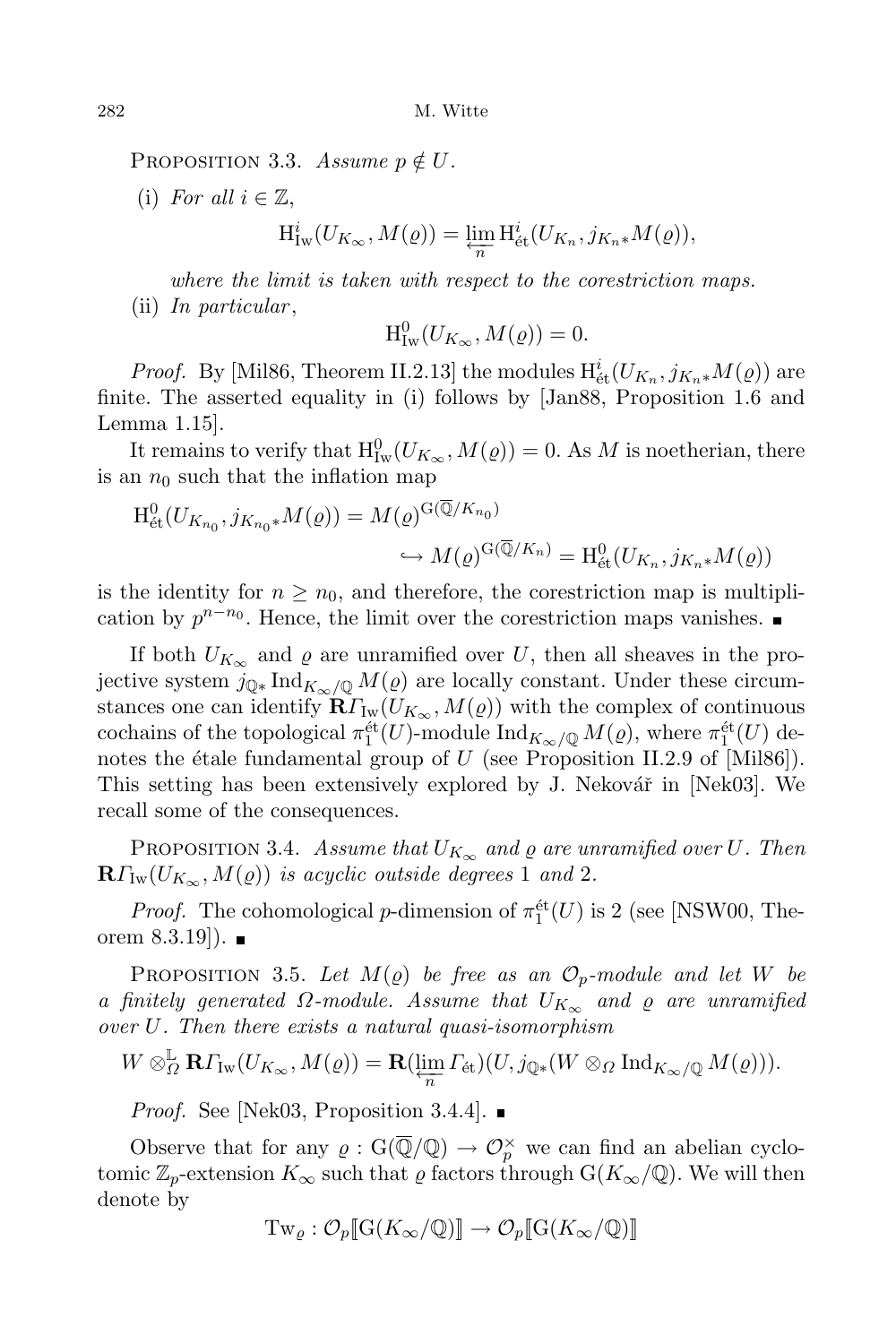the ring automorphism that maps  $g \in G(K_\infty/\mathbb{Q})$  to  $\varrho(g)g$ . For any ring homomorphism  $f: R \to S$  and any R-module M we write

$$
f_*M=S\otimes_R M
$$

for the base extension to S.

PROPOSITION 3.6. Let  $M(\rho)$  be free as an  $\mathcal{O}_p$ -module. Assume that  $\rho$  is unramified outside a finite set of primes. Choose U such that for any  $l \in U$ the ramification index of l in  $K_{\infty}/\mathbb{Q}$  is prime to p. Then:

- (i)  $\mathbf{R}\Gamma_{\text{Iw}}(U_{K_{\infty}}, M(\varrho))$  is perfect.
- (ii) For any intermediate field  $\mathbb{Q}_{\infty} \subset L_{\infty} \subset K_{\infty}$  there exists a natural quasi-isomorphism

$$
\mathbf{L} \psi_{K_\infty/L_\infty\ast}\mathbf{R} \varGamma_{\mathrm{Iw}}(U_{K_\infty},M(\varrho))=\mathbf{R} \varGamma_{\mathrm{Iw}}(U_{L_\infty},M(\varrho)).
$$

(iii) For any  $\chi : G(K_{\infty}/\mathbb{Q}) \to \mathcal{O}_{p}^{\times}$  there exist a natural quasi-isomorphism

$$
\operatorname{Tw}_{\chi*} \mathbf{R} \Gamma_{\operatorname{Iw}}(U_{K_{\infty}}, M(\varrho)) = \mathbf{R} \Gamma_{\operatorname{Iw}}(U_{K_{\infty}}, M(\chi^{-1}\varrho)).
$$

*Proof.* Let V be an open subscheme of U such that both  $\varrho$  and  $V_{K_{\infty}}$  are unramified over  $U$ . The localisation triangle

 $\mathbf{R}\Gamma_{\text{Iw}}(U_{K_{\infty}},U-V,M(\varrho))\to \mathbf{R}\Gamma_{\text{Iw}}(U_{K_{\infty}},M(\varrho))\to \mathbf{R}\Gamma_{\text{Iw}}(V_{K_{\infty}},M(\varrho))$ 

 $([Jan88, 3.6])$  implies that to prove (i), it is sufficient to show that the two outer complexes are perfect. The right complex is immediately seen to be perfect by Proposition 3.5. We will prove in Proposition 5.1 that the left complex is perfect as well.

By Remark 5.3 and the localisation triangle it also suffices to prove (ii) and (iii) for the scheme  $V$ . Claim (ii) then follows directly from the above proposition. For (iii) it remains to notice that

$$
\mathrm{Tw}_{\chi*}\mathrm{Ind}_{K_{\infty}/\mathbb{Q}}M(\varrho)\to \mathrm{Ind}_{K_{\infty}/\mathbb{Q}}M(\chi^{-1}\varrho),
$$
  

$$
1\otimes w\otimes m\mapsto \mathrm{Tw}_{\chi}(w)\otimes m\qquad (w\in \Omega(\iota), m\in M(\varrho))
$$

is a  $G(\overline{\mathbb{Q}}/\mathbb{Q})$ -equivariant isomorphism of  $\Omega$ -modules. ■

**4. Cohomology of**  $\mathcal{O}_p(\varepsilon_{\text{cycl}})$ . In this section we calculate the cohomology of the one-dimensional representation  $\mathcal{O}_p(\varepsilon_{\text{cycl}})$  given by the cyclotomic character

$$
\varepsilon_{\text{cycl}}: G(\overline{\mathbb{Q}}/\mathbb{Q}) \to \mathbb{Z}_p^\times.
$$

The following proposition establishes the link to the objects of classical Iwasawa theory.

PROPOSITION 4.1. Let U be an open subscheme of  $X = \text{Spec } \mathbb{Z}$  such that p lies in the complement S of U.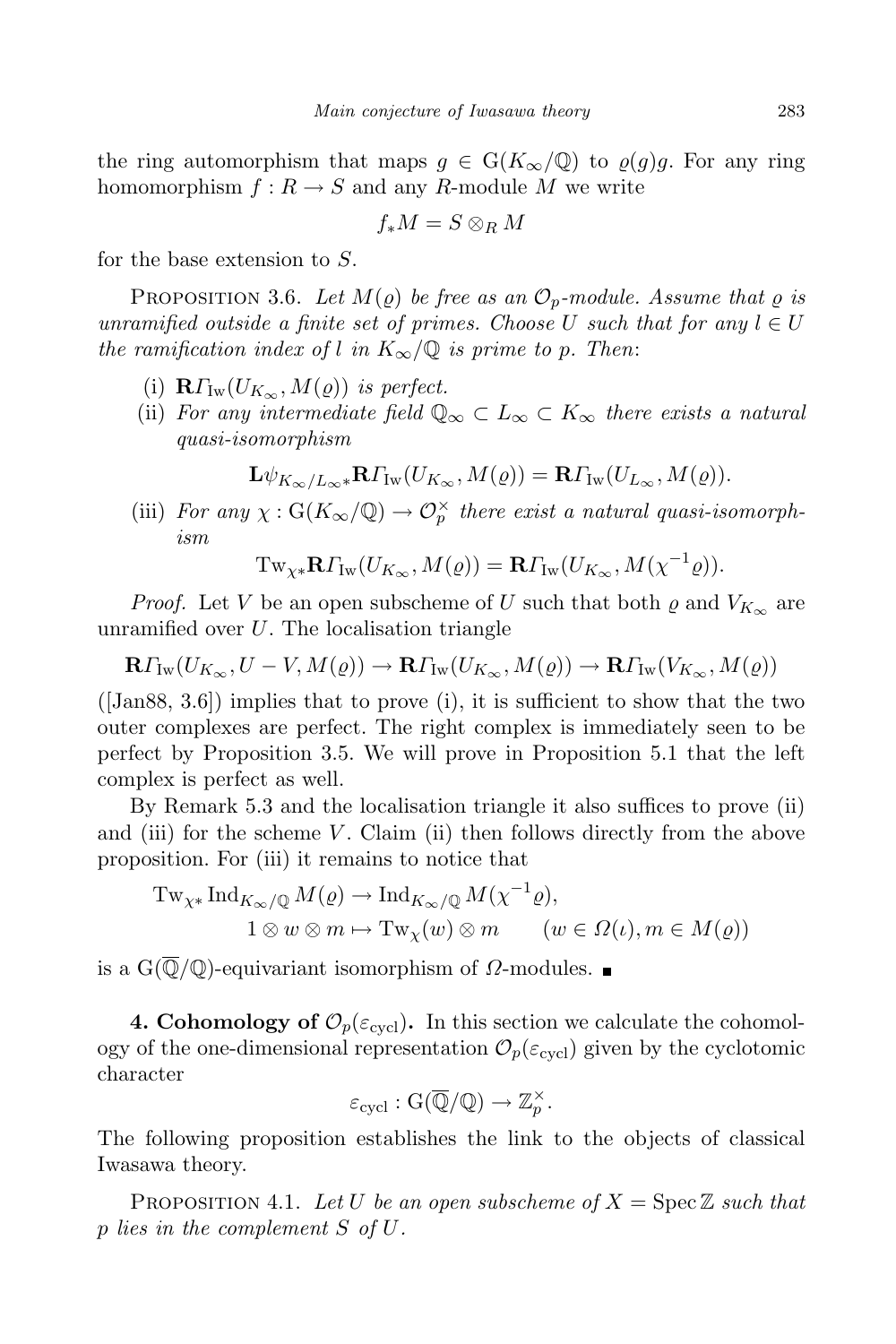(i) There exists a canonical isomorphism of  $\Omega$ -modules

$$
\mathrm{H}^1_{\mathrm{Iw}}(U_{K_{\infty}}, \mathcal{O}_p(\varepsilon_{\mathrm{cycl}})) = \varprojlim_n \mathcal{O}_p \otimes_{\mathbb{Z}} \mathbb{G}_m(U_{K_n}),
$$

where  $\mathbb{G}_m$  denotes the multiplicative group. (ii) The following sequence of  $\Omega$ -modules is exact:

$$
0 \to \varprojlim_{n} \mathcal{O}_{p} \otimes_{\mathbb{Z}} \mathbb{G}_{m}(X_{K_{n}}) \to \mathrm{H}^{1}_{\mathrm{Iw}}(U_{K_{\infty}}, \mathcal{O}_{p}(\varepsilon_{\mathrm{cycl}}))
$$
  

$$
\to \varprojlim_{n} \mathrm{H}^{0}_{\mathrm{\acute{e}t}}(S_{K_{n}}, \mathcal{O}_{p}) \to \varprojlim_{n} \mathcal{O}_{p} \otimes_{\mathbb{Z}} \mathrm{Pic}(X_{K_{n}})
$$
  

$$
\to \mathrm{H}^{2}_{\mathrm{Iw}}(U_{K_{\infty}}, \mathcal{O}_{p}(\varepsilon_{\mathrm{cycl}})) \to \varprojlim_{n} \mathrm{H}^{1}_{\mathrm{\acute{e}t}}(S_{K_{n}}, \mathcal{O}_{p}) \to \mathcal{O}_{p} \to 0.
$$

Proof. This is proved in the same way as [BG03, Proposition 5.1]. The idea is to combine the calculation of the cohomology groups of  $\mathbb{G}_m$  in [Mil86, Proposition II.2.1 with the Kummer exact sequence on  $U_{K_n}$  and then to pass to the limit. The last term can then be identified as the tensor product of

$$
\mathbb{Z}_p = \varprojlim_n \text{Ker}(\mathrm{H}_{\text{\'et}}^3(X_{K_n}, \mathbb{G}_m) \xrightarrow{p^n} \mathrm{H}_{\text{\'et}}^3(X_{K_n}, \mathbb{G}_m))
$$

with  $\mathcal{O}_p$ .

This result is complemented by the following

PROPOSITION 4.2. There exist (non-canonical) isomorphisms of  $\Omega$ -modules

$$
\varprojlim_{n} H_{\text{\'et}}^{0}(S_{K_{n}}, \mathcal{O}_{p}) \cong \mathcal{O}_{p}[G(K_{\infty}/\mathbb{Q})/D_{p}],
$$
  

$$
\varprojlim_{n} H_{\text{\'et}}^{1}(S_{K_{n}}, \mathcal{O}_{p}) \cong \bigoplus_{l \in S} \mathcal{O}_{p}[G(K_{\infty}/\mathbb{Q})/D_{l}],
$$

where  $D_l$  is the decomposition subgroup of the prime l in  $G(K_{\infty}/\mathbb{Q})$ .

*Proof.* One of the fundamental properties of  $\mathbb{Z}_p$ -extensions is the fact that  $K_{\infty}/K_0$  is unramified outside the primes over p (see [Was97, Prop. 13.2). For cyclotomic  $\mathbb{Z}_p$ -extensions one also knows that there exists a number  $n_0$  such that all primes over p are totally ramified in  $K_{\infty}/K_{n_0}$  and such that none of the primes in  $S_{K_{n_0}}$  splits in  $K_{\infty}/K_{n_0}$  (see [Was97, Ex. 13.2]). In particular,  $S_{K_{\infty}} \to S_{K_n}$  is a homeomorphism for  $n \geq n_0$ .

On the other hand,

$$
\mathrm{H}_{\mathrm{\acute{e}t}}^0(S_{K_n}, \mathcal{O}_p) \cong \bigoplus_{v \in S_{K_n}} \mathcal{O}_p \cong \mathrm{H}_{\mathrm{\acute{e}t}}^1(S_{K_n}, \mathcal{O}_p).
$$

An elementary calculation shows that the corestriction map

$$
H^i_{\text{\'et}}(S_{K_{n+1}}, \mathcal{O}_p) \to H^i_{\text{\'et}}(S_{K_n}, \mathcal{O}_p)
$$

for  $n \geq n_0$  is the identity for  $i = 1$ , and is the multiplication by the residue degree of v on the v-component of  $H^0_{\text{\'et}}(S_{K_{n+1}}, \mathcal{O}_p)$  for  $i = 0$ . But the residue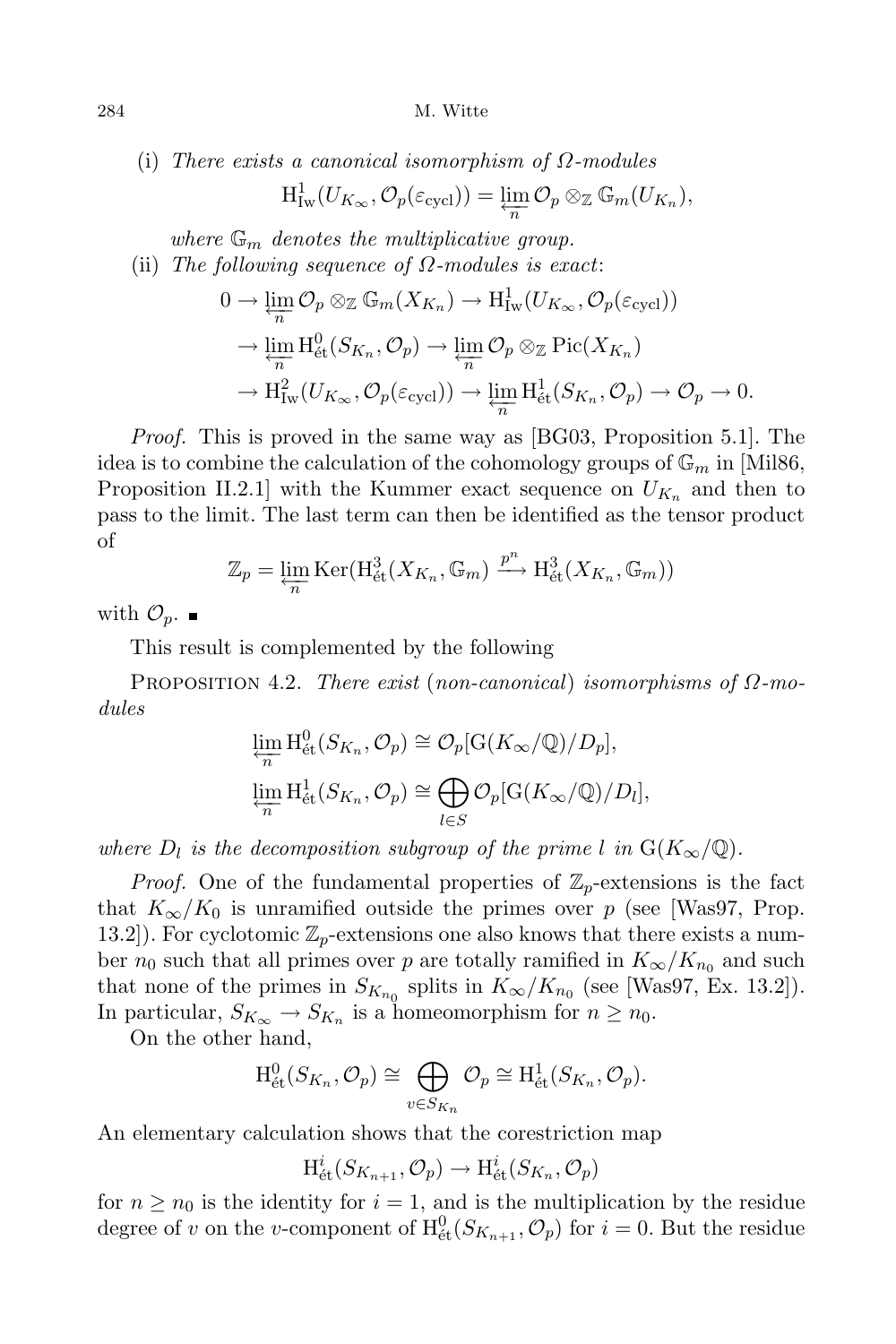degree is 1 or p depending on whether v lies over p or not. Now pass to the limit. The choice of an element of  $S_{K_{\infty}}$  for each prime in S induces the desired isomorphisms.

COROLLARY 4.3. Let  $T$  be a closed subscheme of  $U$ . Then the complex  $\mathbf{R}\Gamma_{\text{Iw}}(U_{K_{\infty}},T,\mathcal{O}_p(\varepsilon_{\text{cycl}}))$  is acyclic outside degree 3 and

$$
H^3_{\mathrm{Iw}}(U_{K_{\infty}}, T, \mathcal{O}_p(\varepsilon_{\mathrm{cycl}})) \cong \bigoplus_{l \in T} \mathcal{O}_p[\mathrm{G}(K_{\infty}/\mathbb{Q})/D_l].
$$

*Proof.* Easy application of the snake lemma.  $\blacksquare$ 

5. Local factors. In this section we examine the relative cohomology complexes  $\mathbf{R}\Gamma_{\text{Iw}}(U_{K_{\infty}}, S, M(\varrho))$  for arbitrary continuous  $G(\mathbb{Q}/\mathbb{Q})$ -representations  $M(\varrho)$ , where M is any finitely generated  $\mathcal{O}_p$ -module. This will also complete the proof of Proposition 3.6. Our aim is to extend Corollary 4.3 as follows.

PROPOSITION 5.1. Let U be an open subscheme of  $\text{Spec } \mathbb{Z}[1/p], S$  a closed subscheme of U. Then:

- (i)  $\mathbf{R}\Gamma_{\text{Iw}}(U_{K_{\infty}}, S, M(\varrho))$  is acyclic outside degree 3.
- (ii)  $H^3_{\text{Iw}}(U_{K_{\infty}}, S, M(\varrho))$  is a finitely generated  $\mathcal{O}_p$ -module.
- (iii) If for all  $l \in S$  the prime p does not divide the ramification index of l in  $K_{\infty}/\mathbb{Q}$ , then  $\mathbf{R}\Gamma_{\text{Iw}}(U_{K_{\infty}}, S, M(\varrho))$  is a perfect torsion complex of  $\mathcal{O}_n[\![\mathrm{G}(K_\infty/\mathbb{Q})]\!]$ -modules.

SUPPLEMENT. If  $K_{\infty}/\mathbb{Q}$  is a p-extension,  $M = \mathcal{O}_p$ , and  $\varrho$  is ramified over a prime l that is unramified in  $K_{\infty}/\mathbb{Q}$ , then

$$
char \mathbf{R}\Gamma_{\mathrm{Iw}}(U_{K_{\infty}}, l, \mathcal{O}_p(\varrho)) = (1).
$$

*Proof.* As in the proof of Proposition 4.2, we fix a number  $m$  such that none of the primes in  $S_{K_m}$  splits or ramifies in  $K_{\infty}/K_m$ .

Write  $v_m \in S_{K_m}$  for the image of a point  $v \in S_{K_\infty}$ . From [Jan88, Prop. 3.8], we obtain an isomorphism of  $\mathcal{O}_p[[G(K_{\infty}/K_m)]]$ -modules

$$
H^i_{\mathrm{Iw}}(U_{K_{\infty}}, S, M(\varrho))
$$
  
=  $\bigoplus_{v \in S_{K_{\infty}}} \mathbf{R}^i(\underleftarrow{\lim} \Gamma_{\mathrm{\acute{e}t}})(\mathrm{Spec} \, \mathcal{O}_{v_m}^h, v_m, j_{K_{m^*}} \mathrm{Ind}_{K_{\infty}/K_m} M(\varrho)),$ 

where  $\mathcal{O}_{v_m}^h$  is the henselisation of the local ring at  $v_m$  and the limit is taken over the projective system  $j_{K_m *} \text{Ind}_{K_\infty/K_m} M(\varrho)$ .

We will now use the connection between étale and Galois cohomology. Fix a  $v \in S_{K_{\infty}}$  and let  $G_{v_m}$  denote the absolute Galois group of  $Q(\mathcal{O}_{v_m}^h)$ ,  $I_{v_m}$  its inertia subgroup and  $g_{v_m} = G_{v_m}/I_{v_m}$  the Galois group of the residue field of  $v_m$ . For any profinite group G, let  $\text{cd}_p G$  denote the cohomological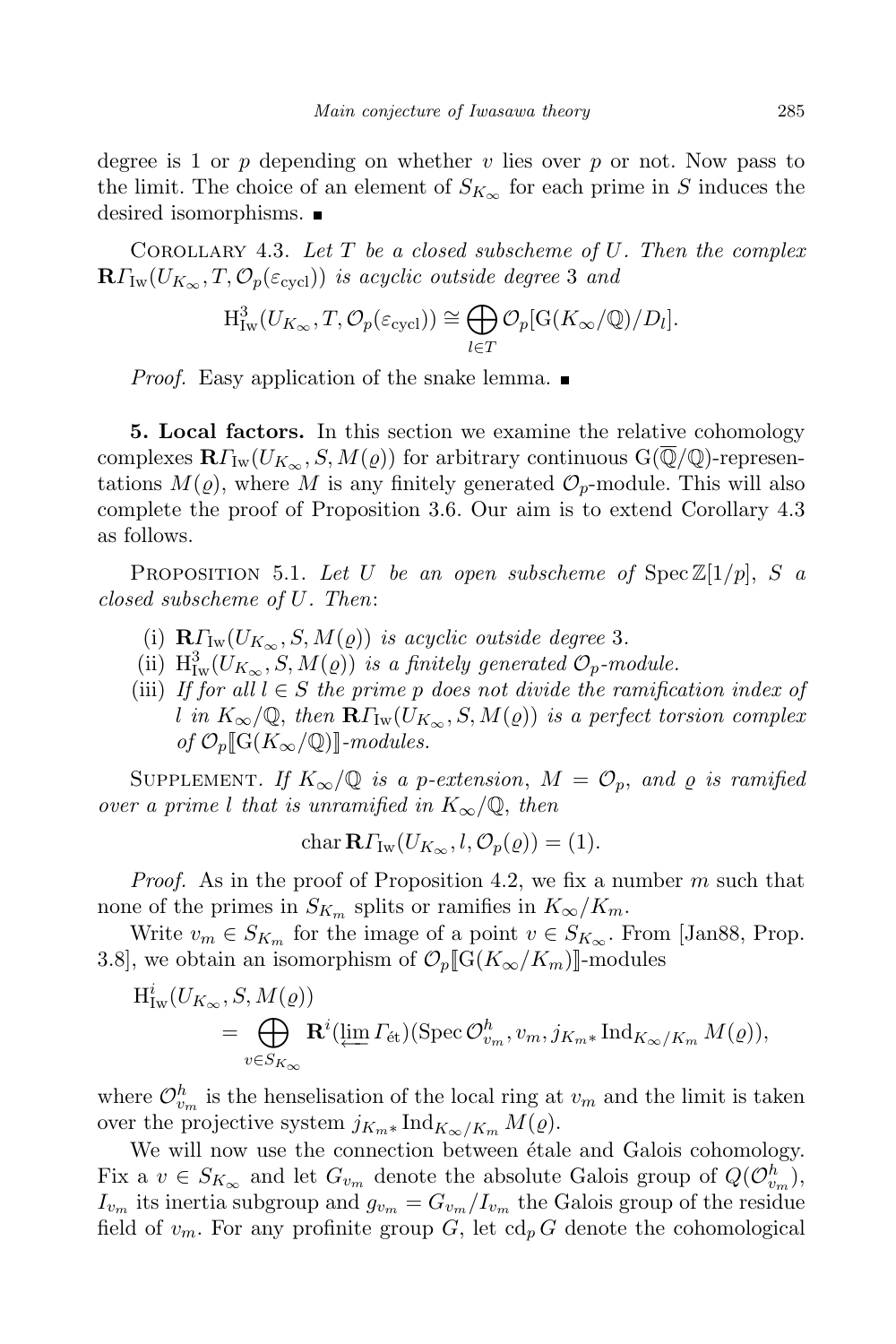p-dimension, i.e. the largest number i such that the ith group cohomology functor is non-trivial on finite p-torsion G-modules. We have

$$
\operatorname{cd}_p G_{v_m} = 2, \quad \operatorname{cd}_p I_{v_m} = \operatorname{cd}_p g_{v_m} = 1
$$

(see [NSW00, Prop. 3.3.4, Prop. 7.1.8]). Further, it is well known that for these groups, the cohomology groups of finite  $p$ -torsion modules will again be finite. In particular, we may interchange projective limits and continuous cohomology functors during the subsequent considerations.

By [Mil86, Proposition II.1.1(b)] and [Mil80, Ex. II.3.15] it follows that  $\mathbf{R}^i(\underleftarrow{\lim} \Gamma_{\text{\'et}})(\operatorname{Spec} \mathcal{O}^h_{v_m}, j_{K_m *} \operatorname{Ind}_{K_\infty/K_m} M(\varrho))$ 

$$
= \mathrm{H}^i(g_{v_m}, H^0(I_{v_m}, \mathrm{Ind}_{K_\infty/K_m} M(\varrho))).
$$

Comparing the localisation sequence for

 $\operatorname{Spec} Q(\mathcal{O}_{v_m}^h) \hookrightarrow \operatorname{Spec} \mathcal{O}_{v_m}^h \hookleftarrow v_m$ 

with the Hochschild–Serre spectral sequence for  $I_{v_m} \subset G_{v_m}$  we obtain from the above

$$
\mathbf{R}^i(\varprojlim \Gamma_{\text{\'et}})(\text{Spec}\,\mathcal{O}_{v_m}^h, v_m, j_{K_m*}\,\text{Ind}_{K_\infty/K_m} M(\varrho))
$$
  
= 
$$
\text{H}^{i-2}(g_{v_m}, \text{H}^1(I_{v_m}, \text{Ind}_{K_\infty/K_m} M(\varrho))).
$$

As  $v_m$  is unramified in  $K_\infty/K_m$ , the action of  $I_{v_m}$  on  $\mathcal{O}_p[\![\mathrm{G}(K_\infty/K_m)]\!](\iota)$  is trivial, and hence,

$$
\mathrm{H}^{1}(I_{v_{m}}, \mathrm{Ind}_{K_{\infty}/K_{m}} M(\varrho)) = \mathrm{Ind}_{K_{\infty}/K_{m}} \mathrm{H}^{1}(I_{v_{m}}, M(\varrho)).
$$

Observe that  $H^1(I_{v_m}, M(\varrho))$  is a finitely generated  $\mathcal{O}_p$ -module.

To finish the proof of parts (i) and (ii) of Proposition 5.1 it remains to verify the following

LEMMA 5.2. Let  $N(\tau)$  be a finitely generated  $\mathcal{O}_p$ -module N together with a continuous representation  $\tau : g_{v_m} \to \text{Aut}_{\mathcal{O}_p} N$ . Then

- (i)  $H^0(g_{v_m}, \text{Ind}_{K_\infty/K_m} N(\tau)) = 0,$
- (ii)  $\mathrm{H}^1(g_{v_m}, \mathrm{Ind}_{K_\infty/K_m} N(\tau))$  is a finitely generated  $\mathcal{O}_p$ -module.

*Proof.* By our assumption on m we have  $I_{v_n} = I_{v_m}$  and  $G_{v_n}/G_{v_m} =$  $G(K_n/K_m)$  for  $n \geq m$ . Thus,

$$
\mathrm{H}^i(g_{v_m}, \mathrm{Ind}_{K_\infty/K_m} N(\tau)) = \varprojlim_n \mathrm{H}^i(g_{v_n}, N(\tau)).
$$

The same argument as in Proposition 3.3(ii) implies that this term vanishes for  $i = 0$ . This proves (i). Claim (ii) follows because  $H^1(g_{v_m}, N(\tau))$  is a quotient of N for all  $n.$ 

We now prove Proposition 5.1(iii). After decomposing by characters we may assume that  $K_{\infty}$  is a p-extension. In particular,  $l \in S$  is unramified. By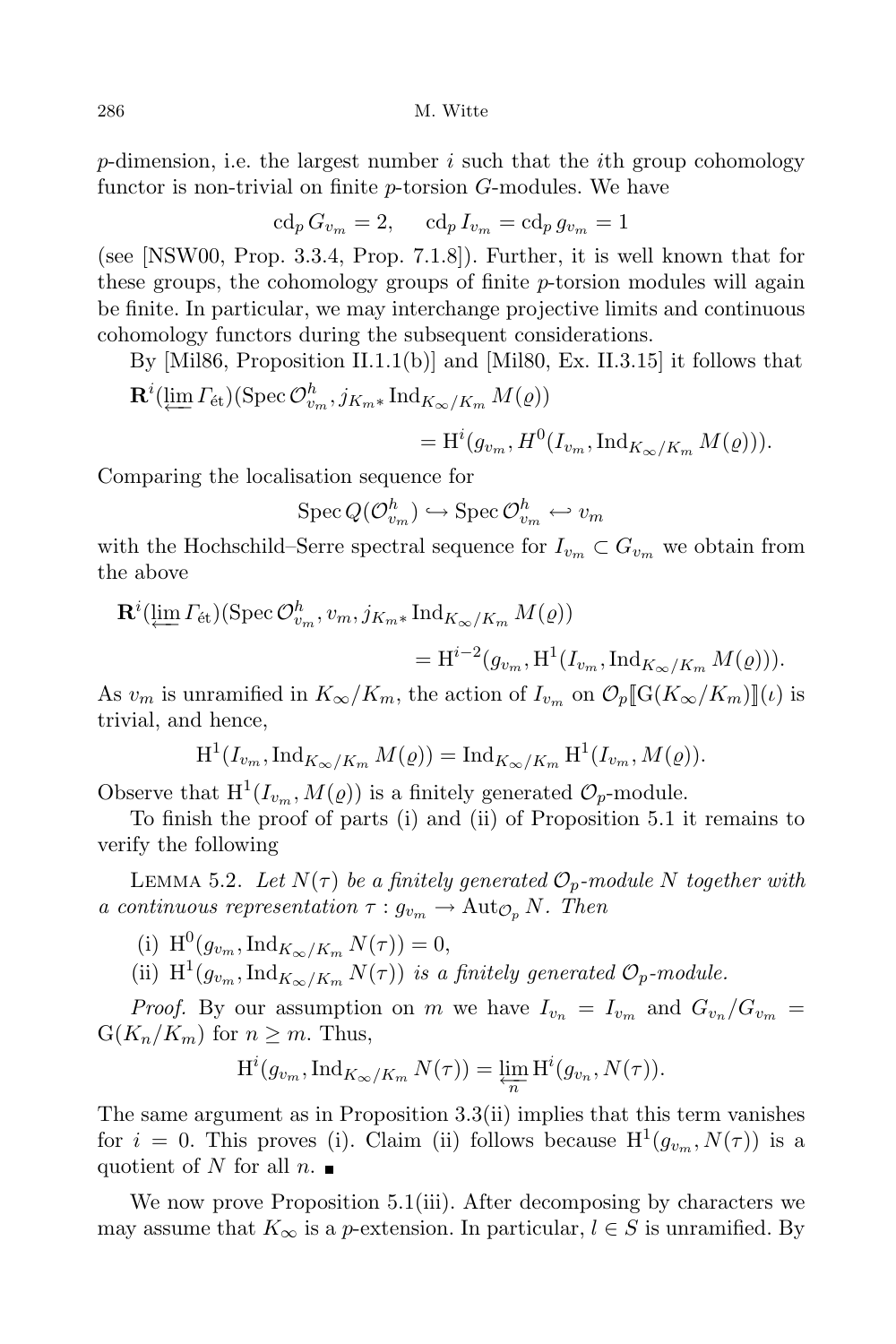the same argument as above, replacing  $K_m$  by  $\mathbb{Q}$ , we obtain

$$
\mathrm{H}^3_{\mathrm{Iw}}(U_{K_{\infty}}, l, M(\varrho)) = \mathrm{H}^1(g_l, \mathrm{H}^1(I_l, \mathrm{Ind}_{K_{\infty}}/\mathbb{Q} M(\varrho))).
$$

Write  $\Omega = \mathcal{O}_p[G(K_\infty/\mathbb{Q})]$  and note that  $I_l$  acts trivially on  $\Omega(\iota)$ . Consequently,

$$
H^1(I_l, \mathrm{Ind}_{K_{\infty}/\mathbb{Q}} M(\varrho)) = \mathrm{Ind}_{K_{\infty}/\mathbb{Q}} N(\tau),
$$

where  $N = H^1(I_l, M(\varrho))$  is a finitely generated  $\mathcal{O}_p$ -module and  $\tau : g_l \to$  $\text{Aut}_{\mathcal{O}_p} N$  is the induced representation. Recall that  $g_l$  is topologically generated by the geometric Frobenius element  $\mathcal{F}_l$ . By (i) the sequence

$$
0 \to \Omega \otimes_{\mathcal{O}_p} N \xrightarrow{\mathrm{id}-\iota(\mathcal{F}_l) \otimes \tau(\mathcal{F}_l)} \Omega \otimes_{\mathcal{O}_p} N \to \mathrm{H}^3_{\mathrm{Iw}}(U_{K_{\infty}},l,M(\varrho)) \to 0
$$

is exact. As  $\mathcal{O}_p$  is regular,  $\Omega \otimes_{\mathcal{O}_p} N$  is perfect as  $\Omega$ -complex; hence, so is  $H^3_{\text{Iw}}(U_{K_\infty},\ell,M(\varrho)).$  The latter module is  $\Omega$ -torsion, because it is a finitely generated  $\mathcal{O}_p$ -module. This proves (iii).

To prove the Supplement it suffices to recall that

$$
N=(M(\varrho)^{R_l})_{T_l},
$$

where  $R_l$  is the ramification subgroup and  $T_l = I_l/R_l$ . If  $M = \mathcal{O}_p$  and the restriction of  $\varrho$  to  $I_l$  is non-trivial, then this module is clearly  $\mathcal{O}_p$ -torsion. By parts (iii) and (v) of Proposition 1.5 applied to the above exact sequence, we obtain

$$
\operatorname{char} \mathbf{R}\Gamma_{\mathrm{Iw}}(U_{K_{\infty}}, l, M(\varrho)) = \operatorname{char}(\Omega \otimes_{\mathcal{O}_p} N) \operatorname{char}^{-1}(\Omega \otimes_{\mathcal{O}_p} N) = (1).
$$

This finishes the proof of Proposition 5.1.  $\blacksquare$ 

REMARK 5.3. Let W be a finitely generated  $\Omega$ -module. If either W or  $H^1(I_l, M(\varrho))$  is flat as an  $\mathcal{O}_p$ -module, then

$$
W \otimes_{\Omega}^{\mathbb{L}} \mathbf{R} \Gamma_{\mathrm{Iw}}(U_{K_{\infty}}, l, \mathrm{Ind}_{K_{\infty}/\mathbb{Q}} M(\varrho))
$$
  
\n
$$
\cong \mathrm{H}^{1}(g_{l}, W \otimes_{\Omega} \mathrm{Ind}_{K_{\infty}/\mathbb{Q}} \mathrm{H}^{1}(I_{l}, M(\varrho)))
$$
  
\n
$$
\cong \mathbf{R} \Gamma_{\mathrm{Iw}}(U_{K_{\infty}}, l, W \otimes_{\Omega} \mathrm{Ind}_{K_{\infty}/\mathbb{Q}} M(\varrho)).
$$

This is not true without the additional flatness assumption.

6. Cyclotomic elements and L-elements. The aim of this section is to assign to each admissible triple  $(K_{\infty}, \varrho, U)$  given by

- a cyclotomic  $\mathbb{Z}_p$ -extension  $K_{\infty}$  of an abelian number field,
- a representation  $\varrho: G(\overline{\mathbb{Q}}/\mathbb{Q}) \to \mathcal{O}_p^{\times}$ ,
- an open subscheme U of  $Spec \mathbb{Z}$  that does not contain any prime whose ramification index in  $K_{\infty}/\mathbb{Q}$  is divisible by p

an L-element  $L(U_{K_{\infty}}, \varrho^{-1} \varepsilon_{\text{cycl}}) \in Q(\mathcal{O}_p[\![\mathrm{G}(K_{\infty}/\mathbb{Q})]\!])^{\times}$  and a cyclotomic element  $c(U_{K_{\infty}}, \varrho) \in \mathrm{H}^1_{\mathrm{Iw}}(U_{K_{\infty}}, \mathcal{O}_p(\varrho)).$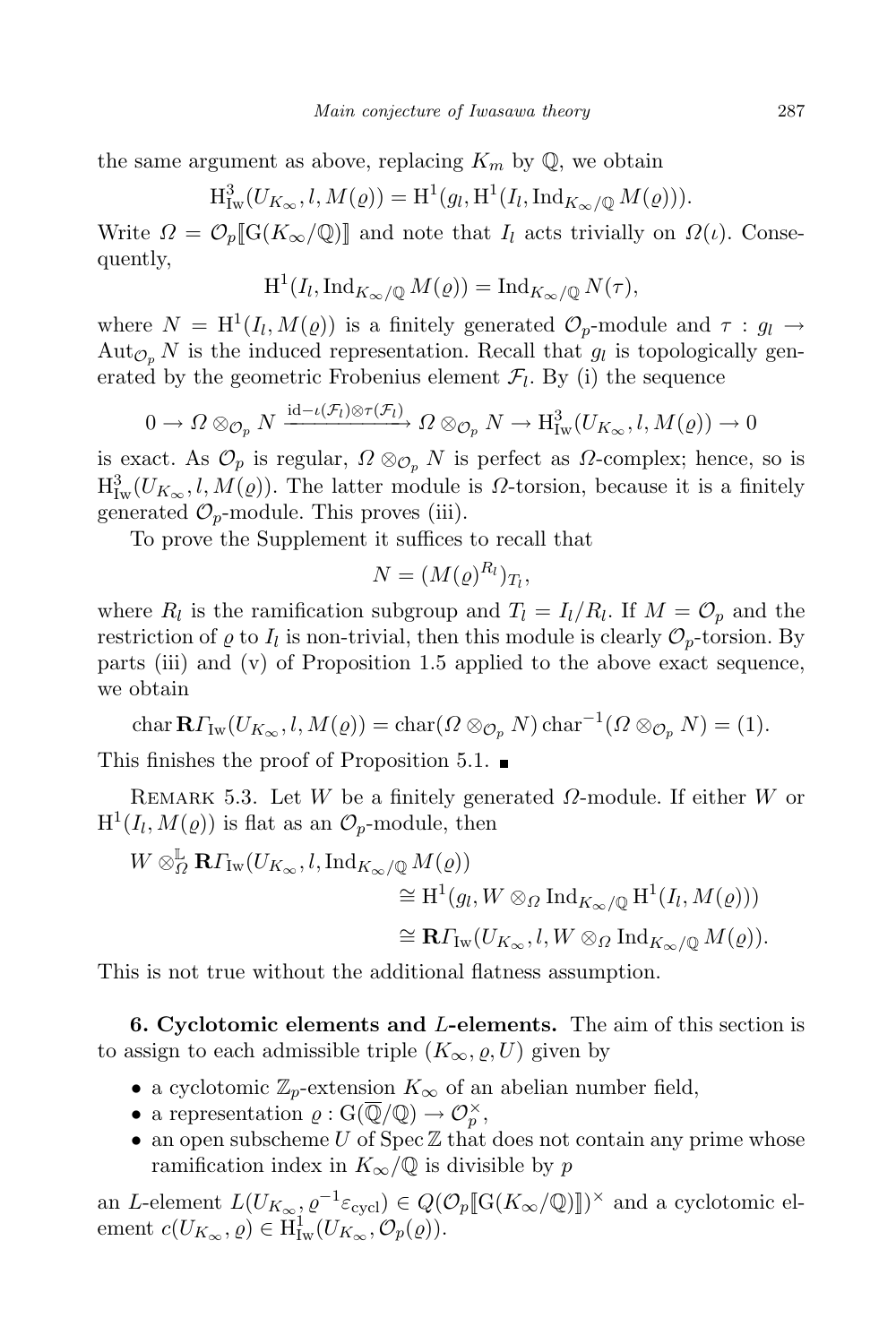If  $\rho$  and  $U_{K_{\infty}}$  are unramified over U, then our definition follows along the lines of the classical construction (see [Was97, §7.2], respectively [Rub00,  $\S3.2$ ). By the theorem of Kronecker and Weber there exists a number f such that

- the set of prime divisors of f is equal to the complement of  $U$  in  $\text{Spec } \mathbb{Z}[1/p],$
- $K_{\infty} \subset \mathbb{Q}(\zeta_{fp^{\infty}}),$
- $\varrho$  factors through  $G(\mathbb{Q}(\zeta_{fp^\infty})/\mathbb{Q})$ .

Let  $\mathcal{F}_l$  denote the geometric Frobenius element and set

$$
\mathcal{F}_a = \prod_{l \, \mathrm{prime}} \mathcal{F}_l^{v_l(a)}
$$

for each positive integer a. The Stickelberger elements

$$
\xi_{fp^k} = \sum_{\substack{0 < a < fp^k \\ (a, fp) = 1}} \left( \frac{a}{fp^k} - \frac{1}{2} \right) \mathcal{F}_a \in \mathbb{Q}_p[\mathcal{G}(\mathbb{Q}(\zeta_{fp^k})/\mathbb{Q})]
$$

are compatible under the projection maps induced by

 $G(\mathbb{Q}(\zeta_{fp^{k+1}})/\mathbb{Q}) \to G(\mathbb{Q}(\zeta_{fp^{k}})/\mathbb{Q})$ 

and define an element

$$
\xi_{fp^\infty} \in Q(\mathcal{O}_p[\![\mathrm{G}(\mathbb{Q}(\zeta_{fp^\infty})/\mathbb{Q})]\!]).
$$

Further, we fix for each number k a primitive kth root of unity  $\zeta_k$  such that  $\zeta_{ks}^s = \zeta_k$ . By Proposition 4.1 we may regard the system  $c_{fp^{\infty}} = (1 - \zeta_{fp^k})_{k=0}^{\infty}$ as an element of  $\mathrm{H}^1_{\mathrm{Iw}}(U_{\mathbb{Q}(\zeta_{fp^\infty})}, \mathcal{O}_p(\varepsilon_{\mathrm{cycl}})).$ 

DEFINITION 6.1. Let  $\varrho$  and  $U_{K_{\infty}}$  be unramified over U. Denote by  $p_{+}$  and  $p_+$  the projectors onto the  $(+1)$ -eigenspace, respectively the  $(-1)$ -eigenspace of the complex conjugation and chose  $f$  as above. We set

$$
L(U_{K_{\infty}}, \varrho^{-1} \varepsilon_{\text{cycl}}) = \psi_{\mathbb{Q}(\zeta_{fp} \infty)/K_{\infty}} \text{Tw}_{\varrho^{-1} \varepsilon_{\text{cycl}}}(p_{+} - p_{-} \xi_{fp^{\infty}}).
$$

The cyclotomic element  $c(U_{K_{\infty}}, \varrho)$  is defined to be the image of  $1 \otimes p_{+}c_{fp^{\infty}}$ under the homomorphism

 $(\psi_{\mathbb{Q}(\zeta_{fp^\infty})/K_\infty}\mathrm{Tw}_{\varrho^{-1}\varepsilon_{\text{cycl}}})_*\mathrm{H}^1_{\mathrm{Iw}}(U_{\mathbb{Q}(\zeta_{fp^\infty})},\mathcal{O}_p(\varepsilon_{\text{cycl}}))\to \mathrm{H}^1_{\mathrm{Iw}}(U_{K_\infty},\mathcal{O}_p(\varrho)).$ For any  $l \in U$  we denote by

$$
E_l(K_{\infty}, \varrho^{-1} \varepsilon_{\text{cycl}}) = 1 - \psi_{\mathbb{Q}(\zeta_{fp^{\infty}})/K_{\infty}} \text{Tw}_{\varrho^{-1} \varepsilon_{\text{cycl}}}(\mathcal{F}_l)
$$

the Euler factor at l.

We now extend this definition to arbitrary admissible triples  $(K_{\infty}, \varrho, U)$ . Let  $P_{\infty}$  be the maximal p-extension inside  $K_{\infty}$ . We may decompose the group ring  $\mathcal{O}_p[\![\mathrm{G}(K_\infty/\mathbb{Q})]\!]$  by the characters of  $\mathrm{G}(K_\infty/P_\infty)$ . The L-elements and cyclotomic elements for  $K_{\infty}$  are then completely determined by their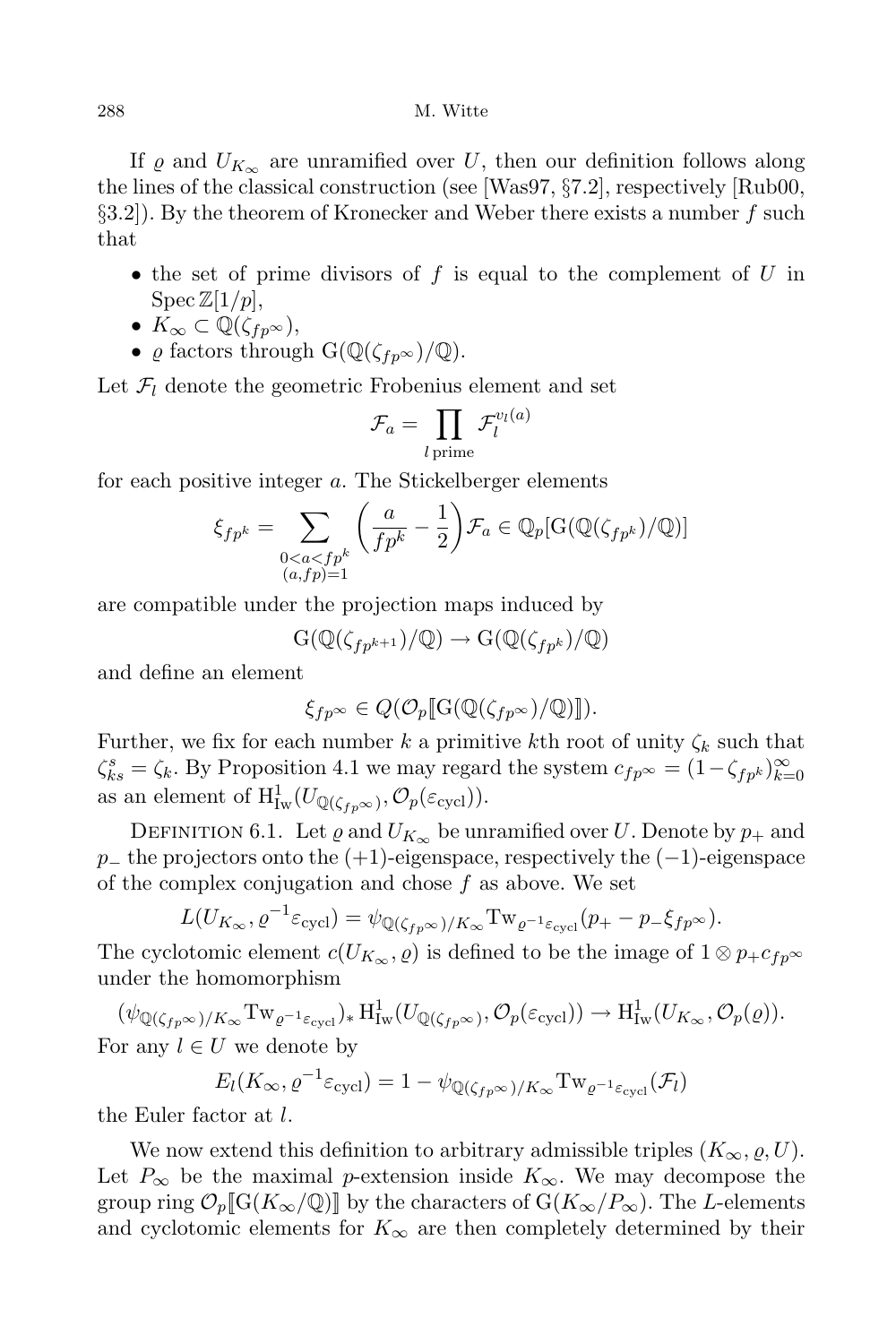projections onto the components of the corresponding decomposition of  $Q(\mathcal{O}_p[\![\mathrm{G}(K_\infty/\mathbb{Q})]\!])^\times$ , respectively  $\mathrm{H}^1_{\mathrm{Iw}}(U_{K_\infty},\mathcal{O}_p(\varrho)).$  Consequently, it suffices to consider triples  $(P_{\infty}, \varrho, U)$  with  $P_{\infty}$  a p-extension. Note that every ramification index is now a power of p. By assumption,  $U_{P_{\infty}}$  is therefore an unramified cover of  $U$ . In other words, we only need to deal with the ramification of  $\rho$ .

Let  $V \subset U$  be the maximal open subscheme such that  $\rho$  is unramified over V (note that the complement is a finite set because  $\rho$  is one-dimensional) and set

 $L(U_{P_{\infty}}, \varrho^{-1} \varepsilon_{\text{cycl}}) = L(V_{P_{\infty}}, \varrho^{-1} \varepsilon_{\text{cycl}}), \quad c(U_{P_{\infty}}, \varrho) = c(V_{P_{\infty}}, \varrho),$ and for any  $l \in U - V$ ,

$$
E_l(P_\infty, \varrho^{-1} \varepsilon_{\text{cycl}}) = 1.
$$

It is easy to check that this definition is consistent with the previous construction. Moreover, we have

PROPOSITION 6.2. Let  $(K_{\infty}, U, \rho)$  be any admissible triple.

- (i) The elements  $L(U_{K_{\infty}}, \varrho^{-1} \varepsilon_{\text{cycl}}), c(U_{K_{\infty}}, \varrho),$  and  $E_l(K_{\infty}, \varrho^{-1} \varepsilon_{\text{cycl}})$  are compatible under the projection maps  $\psi_{K_{\infty}/L_{\infty}}$  and under twists by continuous characters  $G(K_{\infty}/\mathbb{Q}) \to \mathcal{O}_{p}^{\times}$ .
- (ii) Let  $V \subset U$  be an open subscheme with closed complement  $T = U-V$ . Then

$$
L(V_{K_{\infty}}, \varrho) = \mathrm{Tw}_{\varrho}(p_{+}) + \mathrm{Tw}_{\varrho}(p_{-})L(U_{K_{\infty}}, \varrho) \prod_{l \in T} E_{l}(K_{\infty}, \varrho),
$$
  

$$
c(V_{K_{\infty}}, \varrho) = c(U_{K_{\infty}}, \varrho) \prod_{l \in T} E_{l}(K_{\infty}, \varrho^{-1} \varepsilon_{\text{cycl}}).
$$

Proof. This is partly implied by the corresponding compatibility properties of  $\xi_{fp} \sim$  and  $c_{fp} \sim$ , respectively, and partly a direct consequence of the definition.

We want to sketch briefly the connection between our L-elements and the Kubota–Leopoldt L-function  $L_p(s, \chi)$ . Let  $K_\infty = \mathbb{Q}_\infty$  and  $U = \text{Spec } \mathbb{Z}[1/p]$ . According to the decomposition  $\mathcal{O}_p^{\times} = \mu \times F$  into the torsion group of roots of unity  $\mu$  and the torsion-free  $\mathbb{Z}_p$ -module F we can write

$$
\varrho=\varrho_f\varrho_\infty,
$$

where  $\rho_f$  takes values in  $\mu$  and

$$
\varrho_{\infty}: G(\mathbb{Q}_{\infty}/\mathbb{Q}) \to F
$$

is a continuous group homomorphism.

Let N be the conductor of  $\rho_f$  and

$$
\mathrm{rec} : \mathrm{G}(\mathbb{Q}(\zeta_N)/\mathbb{Q}) \to (\mathbb{Z}/N\mathbb{Z})^\times
$$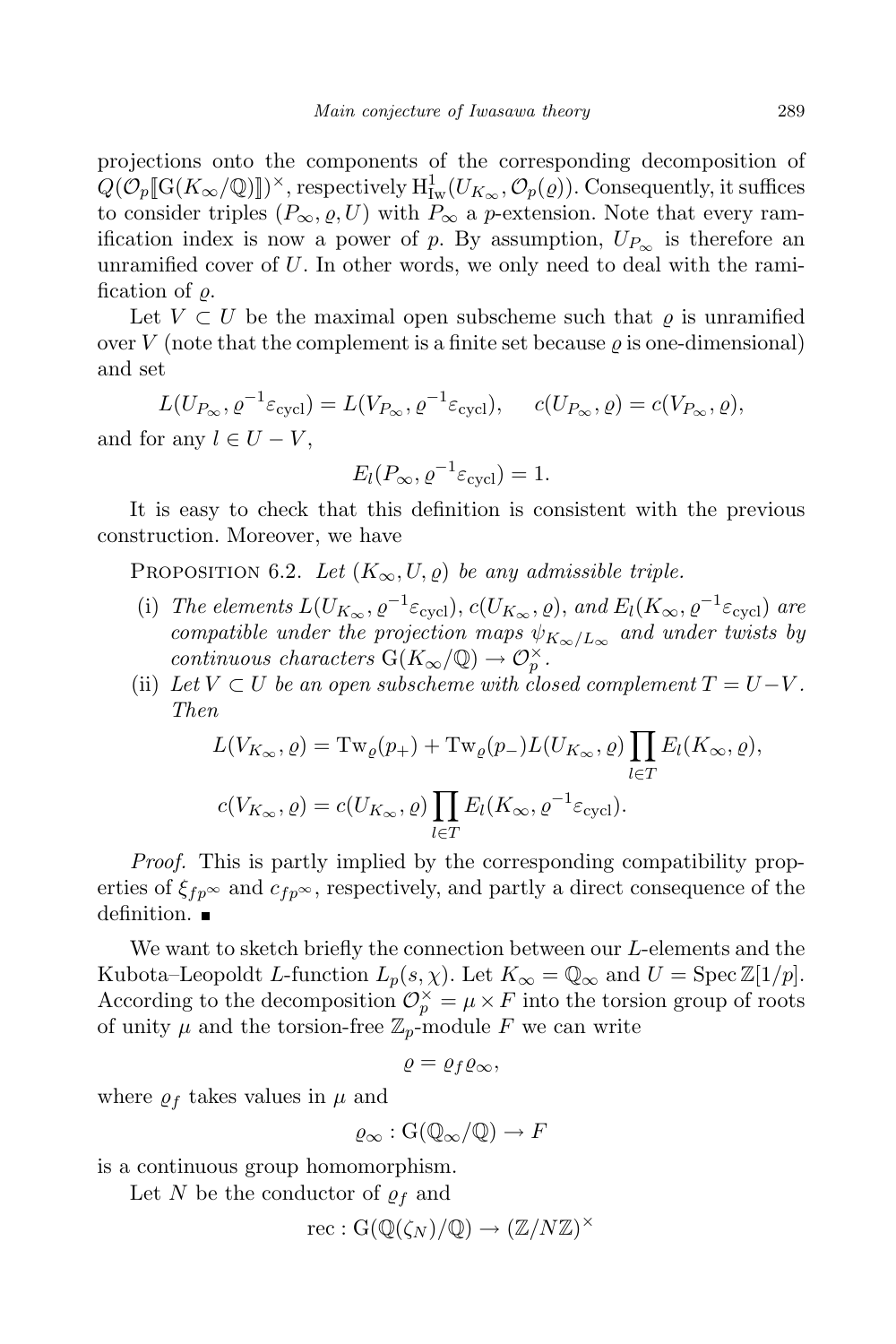290 M. Witte

the isomorphism which maps the geometric Frobenius  $\mathcal{F}_l$  to l, when l is prime to N. Further, note that the number

$$
s = \frac{\log_p \varrho_\infty(\gamma)}{\log_p((\varepsilon_{\text{cycl}})_{\infty}(\gamma))} \in \log_p F \subset \mathbb{C}_p
$$

does not depend on the choice of a non-trivial  $\gamma \in G(\mathbb{Q}_{\infty}/\mathbb{Q})$ . Hence, we may write  $\varrho_{\infty} = (\varepsilon_{\text{cycl}})_{\infty}^s$ .

PROPOSITION 6.3. Let  $\varrho = (\varepsilon_{\text{cycl}})_{\infty}^s \varrho_f$  be an even one-dimensional representation. Then

$$
\psi_{\mathbb{Q}_{\infty}/\mathbb{Q}}(L(U_{\mathbb{Q}_{\infty}}, \varepsilon_{\mathrm{cycl}}\varrho)) = L_p(1+s, \varrho_f \circ \mathrm{rec}^{-1}).
$$

Proof. See [Was97, Theorem 7.10], but observe that the identification

$$
G(\mathbb{Q}(\zeta_N)/\mathbb{Q}) \to (\mathbb{Z}/N\mathbb{Z})^{\times}
$$

used in loc. cit. is given by 1/rec. In particular,  $w \circ \text{rec} = (\varepsilon_{\text{cycl}})_f^{-1}$  $f^1$ , where w denotes the Teichmüller character.  $\blacksquare$ 

REMARK 6.4. Let N be prime to p and let  $\chi: (\mathbb{Z}/Np\mathbb{Z})^{\times} \to \mathcal{O}_{p}^{\times}$  be an odd Dirichlet character of conductor N or Np (i.e.  $\chi$  is of the first kind). Set  $U = \text{Spec } \mathbb{Z}[1/p]$  and let

$$
\beta:\mathcal{O}_p[\![\mathrm{G}(\mathbb{Q}_\infty/\mathbb{Q})]\!]\to \mathcal{O}_p[\![T]\!]
$$

be the isomorphism that maps  $\mathcal{F}_{1+Np}^{-1}$  to  $T+1$ . By construction we then have

$$
f(T, \chi\omega) = \beta(L(U_{\mathbb{Q}_{\infty}}, \chi \circ \text{rec})),
$$

where  $f(T, \chi\omega)$  is the element introduced in [Was97, §7.2].

REMARK 6.5. Let  $\chi$  be a finite character and k an integer. Proposition 6.3 implies that our element  $L(U_{\mathbb{Q}_{\infty}}, \varepsilon_{\text{cycl}}^{1-k}\chi)$ , with  $U = \text{Spec } \mathbb{Z}[1/p],$ coincides with the p-adic L-function  $\mathcal{L}_p(\chi, 1-k)$  used in [HK03]. However, note that there is a sign error in the definition of this function. The correct definition should read as follows (in the notation of *loc. cit.*). For all  $\mathcal{O}_p$  and all characters  $\tau: \Gamma \to \widetilde{\mathcal{O}}_p^*$  of finite order,

$$
\tau(\mathcal{L}_p(\chi, 1-k)) = (1 - \chi \tau(p) p^{k-1}) L(\chi \tau, 1-k).
$$

REMARK 6.6. The elements  $c(U_{K_{\infty}}, \varrho)$  depend on the choice of the system of roots of unity  $(\zeta_k)$ , but the submodule of  $H^1_{\mathrm{Iw}}(U_{K_\infty}, \mathcal{O}_p(\varrho))$  generated by  $c(U_{K_{\infty}}, \varrho)$  does not. This is the actual object we are interested in.

The theorem of Ferrero–Washington can be rephrased to the statement that the  $\mu$ -invariants of the p-adic L-functions vanish. The following proposition translates this formulation to our setting.

PROPOSITION 6.7. Let  $(K_{\infty}, U, \varrho)$  be an admissible triple and  $l \in \text{Spec } \mathbb{Z}$ of prime-to-p ramification in  $K_{\infty}/\mathbb{Q}$ . Then  $L(U_{K_{\infty}}, \varrho)$  and  $E_l(K_{\infty}, \varrho)$  map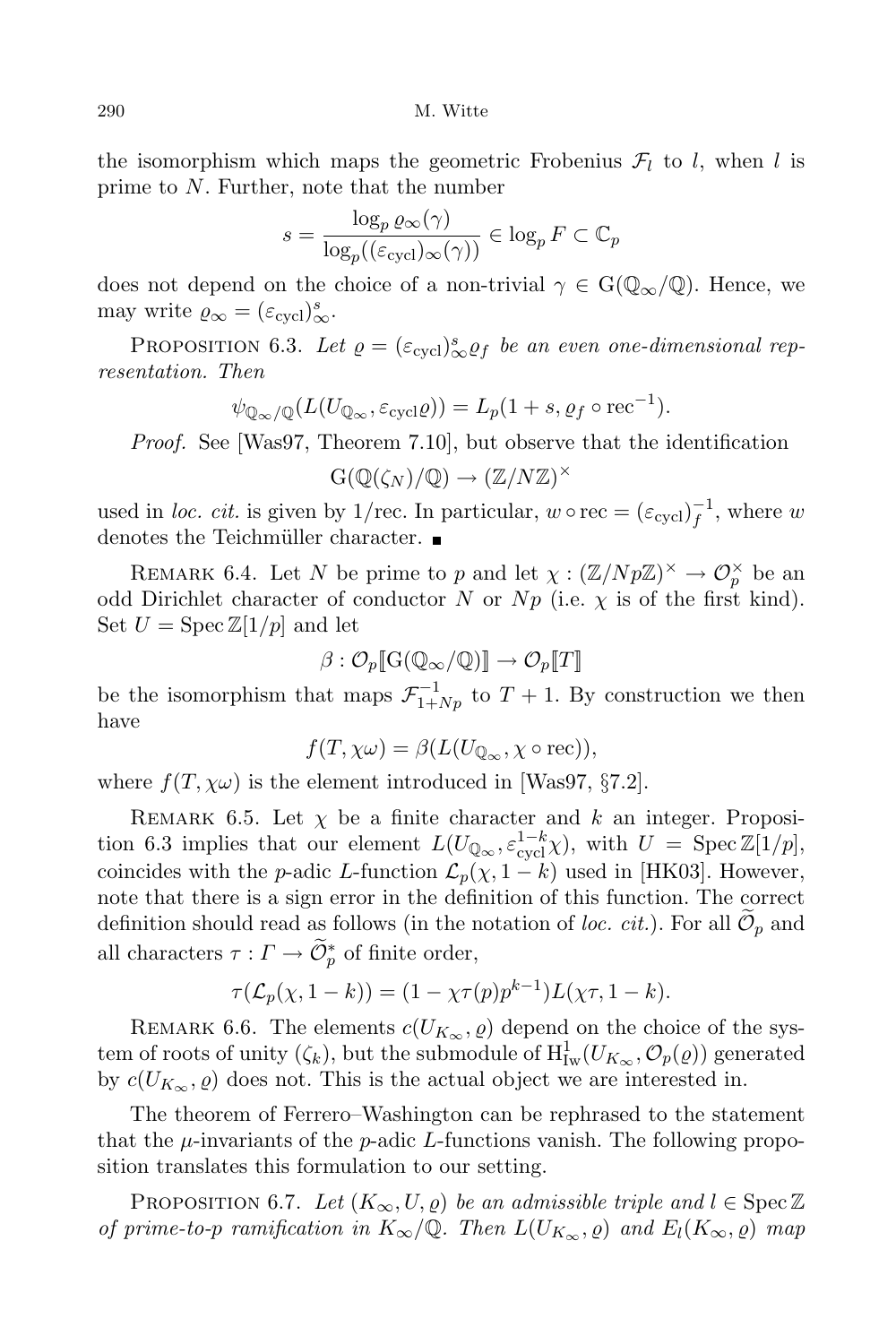to units in  $\mathcal{O}_p[\![G(K_{\infty}/\mathbb{Q})]\!]$  for each prime ideal p of codimension 1 with  $p \in \mathfrak{p}$ .

*Proof.* By Proposition 6.2(ii) we may assume that  $U_{K_{\infty}}$  and  $\varrho$  are unramified over  $U$ . Choose  $f$  as above and observe that

$$
(1 - (1 + fp)\mathcal{F}_{1+fp})\xi_{fp} \approx \mathcal{O}_p[\![G(\mathbb{Q}(\zeta_{fp^\infty})/\mathbb{Q})]\!].
$$

Define

$$
h(U_{K_{\infty}}, \varrho) = 1 - (1 + fp)\psi_{\mathbb{Q}(\zeta_{fp^{\infty}})/K_{\infty}} \mathrm{Tw}_{\varrho}(\mathcal{F}_{1+fp}).
$$

We need to show that none of  $h(U_{K_{\infty}}, \varrho)$ ,  $hL(U_{K_{\infty}}, \varrho)$ , or  $E_l(K_{\infty}, \varrho)$  is contained in **p**. For this, we can replace  $\mathcal{O}_p[\![G(K_\infty/\mathbb{Q})]\!]$  by its normalisation and then decompose by the characters of  $G(K_0/\mathbb{Q})$ . Hence, we may assume that  $K_{\infty} = \mathbb{Q}_{\infty}$ . In particular, p is the radical of  $(p)$ . After twisting by an appropriate character of  $G(\mathbb{Q}_{\infty}/\mathbb{Q})$  we may further require that  $\varrho = \chi \circ \text{rec}^{-1}$  for a Dirichlet character  $\chi$  of the first kind.

Obviously,  $E_l(\mathbb{Q}_{\infty}, \chi)$  and  $h(U_{\mathbb{Q}_{\infty}}, \chi)$  are prime to p (note that the images of  $\mathcal{F}_l$  and  $\mathcal{F}_{1+f p}$  are non-trivial in  $G(\mathbb{Q}_{\infty}/\mathbb{Q})$ . If  $\chi$  is even, then  $L(U_{K_{\infty}}, \chi)$ = 1. If  $\chi$  is odd, the claim for  $hL(U_{K_{\infty}}, \theta)$  is by Remark 6.4 equivalent to the vanishing of the  $\mu$ -invariant of  $f(T, \chi\omega)$ , hence to the theorem of Ferrero–Washington ([Was97,  $\S 7.5$ , respectively  $\S 16.2$ ]).

**7. The main theorem.** Let  $(K_{\infty}, \varrho, U)$  be an admissible triple in the sense of Section 6 and set

$$
\Omega = \mathcal{O}_p[\![\mathcal{G}(K_\infty/\mathbb{Q})]\!],
$$

where  $\mathcal{O}_p$  is the valuation ring of a finite extension of  $\mathbb{Q}_p$ . As explained in Section 2, we may assume without loss of generality that  $\mathcal{O}_p$  contains the values of all characters of  $G(K_0/\mathbb{Q})$ .

Before we state our main theorem we will explain how to modify the Iwasawa complex  $\mathbf{R}\Gamma_{\text{Iw}}(U_{K_{\infty}}, \mathcal{O}_p(\varrho))$  (see Definition 3.1) by the cyclotomic element

$$
c(U_{K_{\infty}},\varrho)\in \mathrm{H}^1_{\mathrm{Iw}}(U_{K_{\infty}},\mathcal{O}_p(\varrho))
$$

introduced in the preceding section.

Recall that the complex  $\mathbf{R}\Gamma_{\text{Iw}}(U_{K_{\infty}}, \mathcal{O}_p(\varrho))$  is acyclic in degree 0 (see Proposition 3.3(ii)). In particular, there exists a unique morphism

$$
\Omega c(U_{K_{\infty}},\varrho)[-1] \to \mathbf{R}\Gamma_{\mathrm{Iw}}(U_{K_{\infty}},\mathcal{O}_{p}(\varrho))
$$

in the derived category that induces the natural inclusion on cohomology.

DEFINITION 7.1. Denote by  $\mathbb{R}\Gamma_{\text{Iw}}/c(U_{K_{\infty}},\mathcal{O}_p(\varrho))$  the complex (unique up to quasi-isomorphism) fitting into the following distinguished triangle:

$$
\Omega c(U_{K_{\infty}},\varrho)[-1] \to \mathbf{R}\Gamma_{\mathrm{Iw}}(U_{K_{\infty}},\mathcal{O}_p(\varrho)) \to \mathbf{R}\Gamma_{\mathrm{Iw}}/c(U_{K_{\infty}},\mathcal{O}_p(\varrho)).
$$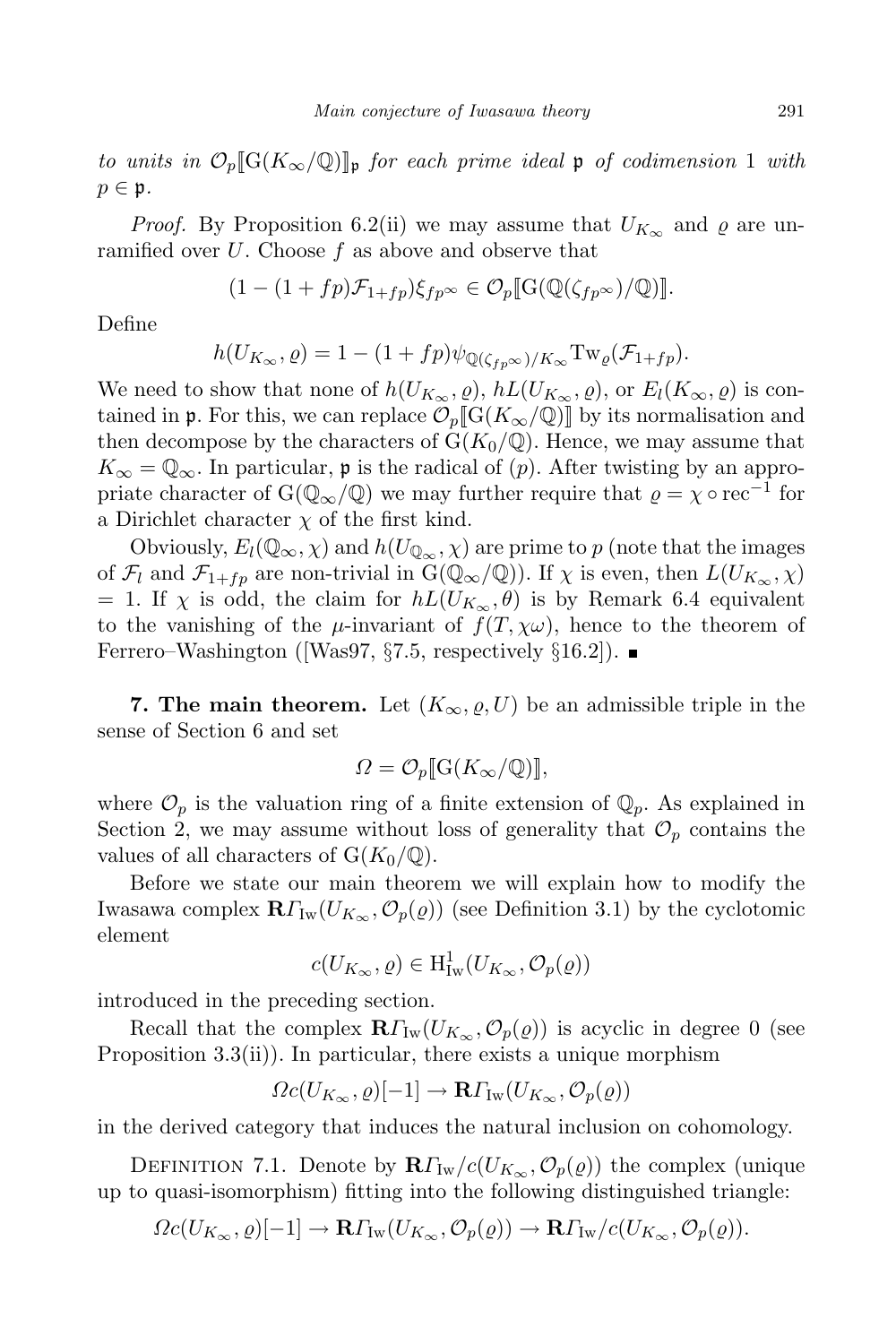LEMMA<sub>7.2</sub>.

- (i)  $\mathbf{R}\Gamma_{\text{Iw}}/c(U_{K_{\infty}},\mathcal{O}_p(\varrho))$  is a perfect torsion complex of  $\Omega$ -modules.
- (ii) If  $K_{\infty}$  is totally real and  $\varrho$  is odd, then  $\Omega c(U_{K_{\infty}}, \varrho)$  is a free  $\Omega$ module of rank 1.

Proof. In Proposition 3.6(i) we have already confirmed that the complex  $\mathbf{R}\Gamma_{\text{Iw}}(U_{K_{\infty}},\mathcal{O}_{p}(\varrho))$  is perfect. Hence, it suffices to prove (ii) and that the complex in (i) is torsion.

Let  $\Omega$  denote the normalisation of  $\Omega$  in its total quotient ring  $Q(\Omega)$ . On the one hand we have

$$
Q(\Omega)\otimes_{\Omega}\mathrm{H}^{i}_{\mathrm{Iw}}(U_{K_{\infty}},\mathcal{O}_{p}(\varrho))=Q(\Omega)\otimes_{\widetilde{\Omega}}\Big(\bigoplus_{\chi}\mathrm{H}^{i}_{\mathrm{Iw}}(U_{\mathbb{Q}_{\infty}},\mathcal{O}_{p}(\chi^{-1}\varrho))\Big),
$$

where the sum runs over all characters  $\chi$  of  $G(K_0/\mathbb{Q})$ ; on the other hand  $\Omega c(U_{K_{\infty}}, \varrho) \subset H^1_{\mathrm{Iw}}(U_{K_{\infty}}, \mathcal{O}_p(\varrho))$  is a free  $\Omega$ -module of rank 1 if and only if  $Q(\Omega)c(U_{K_{\infty}}, \rho)$  is a free  $Q(\Omega)$ -module of rank 1. This module decomposes as

$$
Q(\Omega)c(U_{K_{\infty}},\varrho)=\bigoplus_{\chi}Q(\mathcal{O}_{p}[\![\mathrm{G}(\mathbb{Q}_{\infty}/\mathbb{Q})]\!])c(U_{\mathbb{Q}_{\infty}},\chi^{-1}\varrho).
$$

Observe hereby that  $\varrho$  and  $\chi^{-1}\varrho$  have the same parity if  $K_{\infty}$  is totally real. Hence, it is enough to consider the case  $K_{\infty} = \mathbb{Q}_{\infty}$ . By Propositions 5.1 and 6.2 we may replace U by Spec  $\mathbb{Z}[1/p]$ , noting that the Euler factors  $E_l(\mathbb{Q}_{\infty}, \rho)$  are non-zero divisors. We are now reduced to the statement of [HK03, Proposition 4.2.1]. Observe that the proof of (ii) in this situation uses K. Kato's explicit reciprocity law as an essential ingredient.  $\blacksquare$ 

Corollary 7.3. The compatibility properties of Proposition 3.6 hold for  $\mathcal{O}_p(\varrho)$ , with  $\mathbf{R}\Gamma_{\text{Iw}}$  replaced by  $\mathbf{R}\Gamma_{\text{Iw}}/c$ .

*Proof.* Easy consequence of Proposition 6.2 and the above lemma.  $\blacksquare$ 

We are now ready to formulate and prove our main result.

THEOREM 7.4. Let p be an odd prime,  $K_{\infty}$  the cyclotomic  $\mathbb{Z}_p$ -extension of an abelian number field, and U an open subscheme of  $Spec\mathbb{Z}$  such that the ramification index in  $K_{\infty}/\mathbb{Q}$  of every place in U is prime to p. Then:

- (i)  $\mathbf{R}\Gamma_{\text{Iw}}/c(U_{K_{\infty}},\mathcal{O}_p(\varrho))_{\mathfrak{p}}$  is acyclic for all primes  $\mathfrak{p}$  of codimension 1 of  $\mathcal{O}_p[\![G(K_\infty/\mathbb{Q})]\!]$  that contain p.
- (ii) The characteristic ideal of  $\mathbf{R}\Gamma_{\text{Iw}}/c(U_{K_{\infty}}, \mathcal{O}_p(\varrho))$  is generated by the L-element  $L(U_{K_{\infty}}, \varrho^{-1} \varepsilon_{\text{cycl}}).$

Proof. By the subsequent lemma we are allowed to enlarge or shrink the scheme U at our discretion.

LEMMA 7.5. Let  $V \subset U$  be an open subscheme of U. Then both statements of Theorem 7.4 hold for U if and only if they hold for V .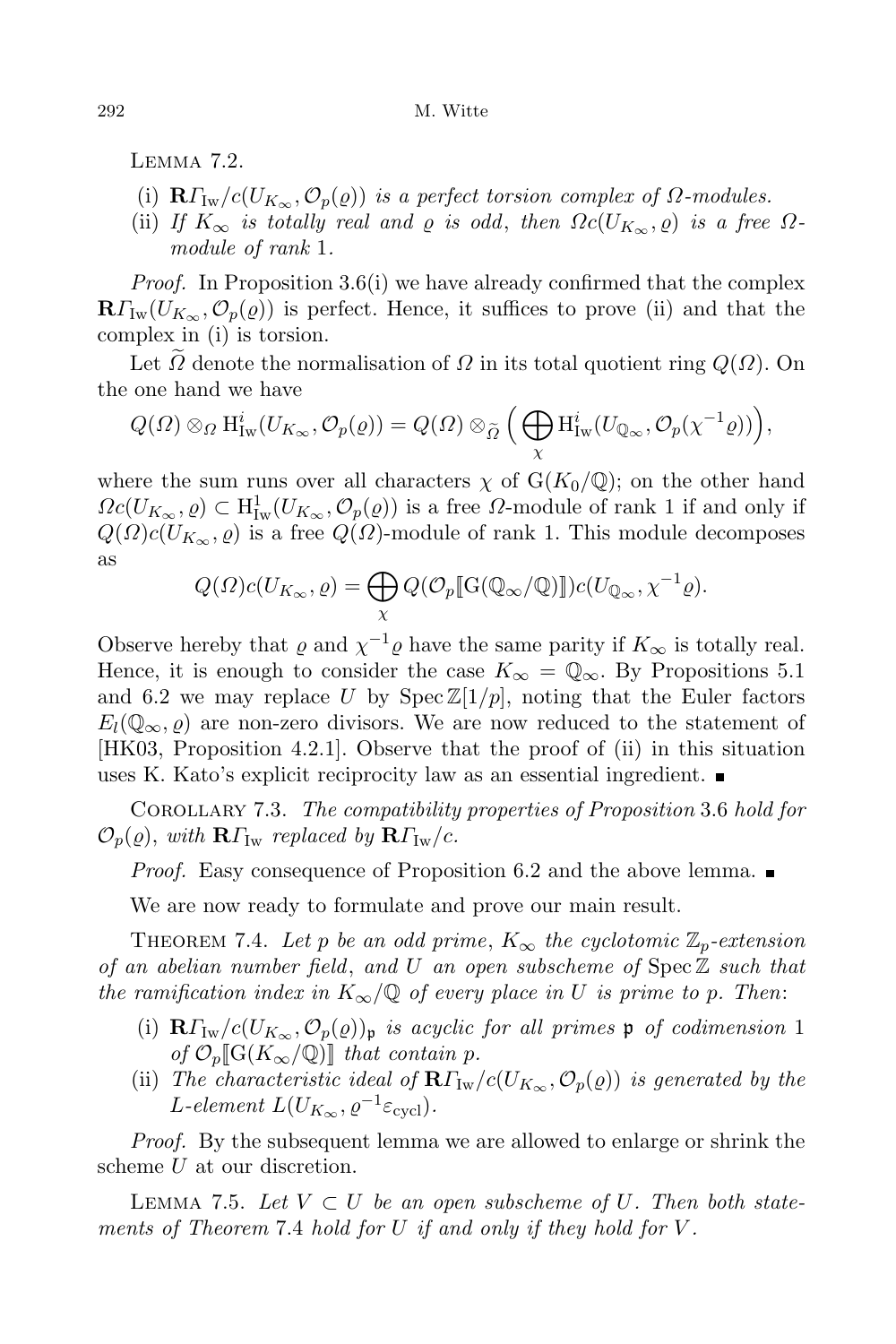*Proof.* Set  $T = U - V$  and define  $C^{\bullet}$  by the following distinguished triangle:

$$
\Omega c(V_{K_{\infty}},\varrho)[-1] \to \mathbf{R}\Gamma_{\mathrm{Iw}}(U_{K_{\infty}},\mathcal{O}_p(\varrho)) \to C^{\bullet},
$$

where the first map is induced by the inclusion

$$
\Omega c(V_{K_{\infty}}, \varrho) \hookrightarrow \mathrm{H}^1_{\mathrm{Iw}}(V_{K_{\infty}}, \mathcal{O}_p(\varrho)) = \mathrm{H}^1_{\mathrm{Iw}}(U_{K_{\infty}}, \mathcal{O}_p(\varrho)).
$$

We obtain the following two triangles of perfect torsion complexes:

$$
\mathbf{R}\Gamma_{\mathrm{Iw}}(U_{K_{\infty}},T,\mathcal{O}_p(\varrho))\to C^{\bullet}\to \mathbf{R}\Gamma_{\mathrm{Iw}}/c(V_{K_{\infty}},\mathcal{O}_p(\varrho)),
$$
  

$$
C^{\bullet}\to \mathbf{R}\Gamma_{\mathrm{Iw}}/c(U_{K_{\infty}},\mathcal{O}_p(\varrho))\to \Omega c(U_{K_{\infty}},\varrho)/\Omega c(V_{K_{\infty}},\varrho).
$$

Proposition 6.2 implies

$$
\Omega c(U_{K_{\infty}}, \varrho) / \Omega c(V_{K_{\infty}}, \varrho) = \mathrm{Tw}_{\varrho^{-1} \varepsilon_{\mathrm{cycl}}}(p_+) \left(\Omega / \prod_{l \in T} E_l(K_{\infty}, \varrho^{-1} \varepsilon_{\mathrm{cycl}}) \Omega\right)
$$

and since  $E_l(K_\infty, \rho^{-1} \varepsilon_{\text{cycl}})$  is a unit of  $\Omega_{\mathfrak{p}}$  for any prime ideal  $\mathfrak{p}$  of codimension 1 with  $p \in \mathfrak{p}$  (see Proposition 6.7) it follows that

$$
(\Omega c(U_{K_{\infty}},\varrho)/\Omega c(V_{K_{\infty}},\varrho))_{\mathfrak{p}}=0.
$$

On the other hand, we know that  $\mathbf{R}\Gamma_{\text{Iw}}(U_{K_{\infty}},T,\mathcal{O}_p(\varrho))$  is acyclic outside degree 3 and that  $H^3_{\text{Iw}}(U_{K_\infty}, T, \mathcal{O}_p(\varrho))$  is finitely generated as  $\mathcal{O}_p$ -module (see Proposition 5.1). Therefore,

$$
\mathbf{R}\Gamma_{\mathrm{Iw}}(U_{K_{\infty}},T,\mathcal{O}_p(\varrho))_{\mathfrak{p}}\cong 0
$$

by Lemma 2.2. This implies the equivalence for part (i) of Theorem 7.4.

By using the multiplicativity of the characteristic ideal, the equivalence for part (ii) is reduced to proving that

$$
\operatorname{char} \mathrm{H}^3_{\mathrm{Iw}}(U_{K_{\infty}}, l, \mathcal{O}_p(\varrho)) = E_l(K_{\infty}, \varrho^{-1} \varepsilon_{\text{cycl}}) \Omega
$$

for  $l \in T$ . After decomposing by characters we may assume that  $K_{\infty}$  is a  $p$ -extension. For those primes over which  $\rho$  is ramified the equality is implied by the Supplement in Proposition 5.1. For the remaining primes choose  $f$ as in Section 6. From Corollary 4.3 we obtain

$$
\begin{aligned} \operatorname{char} \mathrm{H}^3_{\mathrm{Iw}}(U_{K_{\infty}}, l, \mathcal{O}_p(\varrho)) \\ &= \operatorname{char}(\psi_{\mathbb{Q}(\zeta_{fp^\infty})/K_\infty} \mathrm{Tw}_{\varrho^{-1} \varepsilon_{\mathrm{cycl}}})_* \mathcal{O}_p[\mathrm{G}(\mathbb{Q}(\zeta_{fp^\infty})/\mathbb{Q})/D_l] \\ &= E_l(K_{\infty}, \varrho^{-1} \varepsilon_{\mathrm{cycl}}) \Omega. \end{aligned}
$$

From the formulation of the main conjecture in [HK03] we can deduce the following weaker instance of Theorem 7.4(ii).

LEMMA 7.6. Let 
$$
\phi : \Omega \to \tilde{\Omega}
$$
 be the normalisation of  $\Omega$ . Then  
char  $\mathbf{L}\phi_*\mathbf{R}\Gamma_{\text{Iw}}/c(U_{K_{\infty}}, \mathcal{O}_p(\varrho)) = L(U_{K_{\infty}}, \varrho^{-1}\varepsilon_{\text{cycl}})\tilde{\Omega}$ .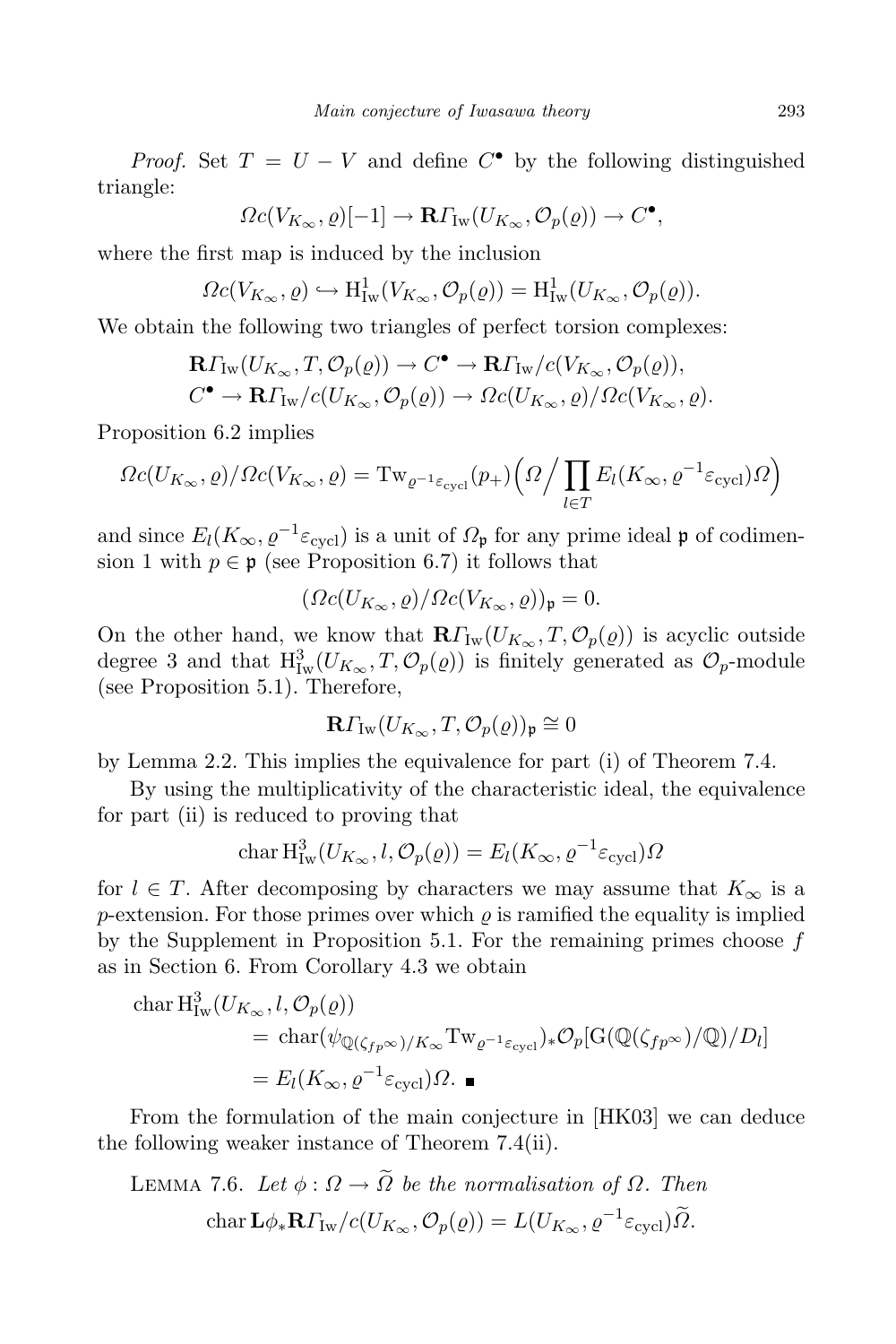*Proof.* We may decompose by the characters of  $G(K_0/\mathbb{Q})$ . Thus, we may assume that  $K_{\infty} = \mathbb{Q}_{\infty}$ . By Lemma 7.5 we can further reduce to  $U =$  $\operatorname{Spec} \mathbb{Z}[1/p].$ 

If  $\varrho$  is odd, then  $L(U_{\mathbb{Q}_{\infty}}, \varrho^{-1} \varepsilon_{\text{cycl}}) = 1$  by definition. On the other hand,

$$
\operatorname{char} \mathbf{R} \Gamma_{\mathrm{Iw}} / c(U_{\mathbb{Q}_{\infty}}, \mathcal{O}_p(\varrho)) = (1)
$$

by [HK03, Theorem 4.2.2]. If  $\varrho$  is even, then  $c(U_{\mathbb{Q}_{\infty}}, \varrho) = 0$  and, by [HK03, Theorem 4.2.4],

$$
\operatorname{char} \mathbf{R}\Gamma_{\mathrm{Iw}}(U_{\mathbb{Q}_{\infty}},\mathcal{O}_p(\varrho)) = L(U_{\mathbb{Q}_{\infty}},\varrho^{-1}\varepsilon_{\mathrm{cycl}})\mathcal{O}_p[\![\mathrm{G}(\mathbb{Q}_{\infty}/\mathbb{Q})]\!].
$$

Originally, both theorems only deal with the case that  $\rho$  is a finite character times an integral power of  $\varepsilon_{\text{cvel}}$ , but the general case follows easily by twisting.

We now turn to the proof of Theorem 7.4(i). A large portion of it can be dealt with by the following lemma. Here, we use the theorem of Ferrero– Washington for the second time (see Proposition 6.7).

LEMMA 7.7.  $\text{Tw}_{\varrho^{-1}\varepsilon_{\text{cycl}}}(p_{-})\,\text{H}^1_{\text{Iw}}(U_{K_{\infty}},\mathcal{O}_p(\varrho))$  and  $\text{H}^2_{\text{Iw}}(U_{K_{\infty}},\mathcal{O}_p(\varrho))$  are finitely generated as  $\mathcal{O}_p$ -modules.

*Proof.* By Corollary 7.3 we may enlarge  $K_{\infty}$  so that  $\varrho$  factors through  $G(K_{\infty}/\mathbb{Q})$ . Further, nothing changes if we then twist by  $\varrho^{-1} \varepsilon_{\text{cycl}}$ . Hence, we may assume  $\rho = \varepsilon_{\text{cycl}}$ .

Set  $X = \text{Spec } \mathbb{Z}, S = X - U$ . By the theorem of Ferrero–Washington ([Was97, Theorem 7.15]) the module

$$
\varprojlim_n \mathcal{O}_p \otimes_{\mathbb{Z}} \text{Pic}(X_{K_n})
$$

is finitely generated over  $\mathcal{O}_p$ . By Proposition 4.2 this is also true for the modules

$$
\varprojlim_{n} \mathrm{H}_{\mathrm{\acute{e}t}}^{i}(S_{K_{n}}, \mathcal{O}_{p}).
$$

Further, it is an elementary fact of the theory of cyclotomic fields that

$$
\sharp(\mathbb{G}_m(X_{K_n})/\mu(X_{K_n})p_+\mathbb{G}_m(X_{K_n}))\leq 2,
$$

where  $\mu$  denotes the sheaf of unit roots (see [Was97, Theorem 4.12]). In particular, as p was assumed to be an odd prime,

$$
\varprojlim_{n} \mathcal{O}_{p} \otimes_{\mathbb{Z}} p_{-} \mathbb{G}_{m}(X_{K_{n}}) = \varprojlim_{n} \mathcal{O}_{p} \otimes_{\mathbb{Z}} \mu(X_{K_{n}}).
$$

This module is obviously finitely generated over  $\mathcal{O}_p$  as well. Now use the exact sequence of Proposition 4.1(ii).  $\blacksquare$ 

After decomposition by characters we may assume that  $K_{\infty}$  is a pextension; in particular, totally real. Additionally, we may shrink  $U$  by Lemma 7.5 so that  $U_{K_{\infty}}$  and  $\varrho$  are unramified over U. The case that  $\varrho$  is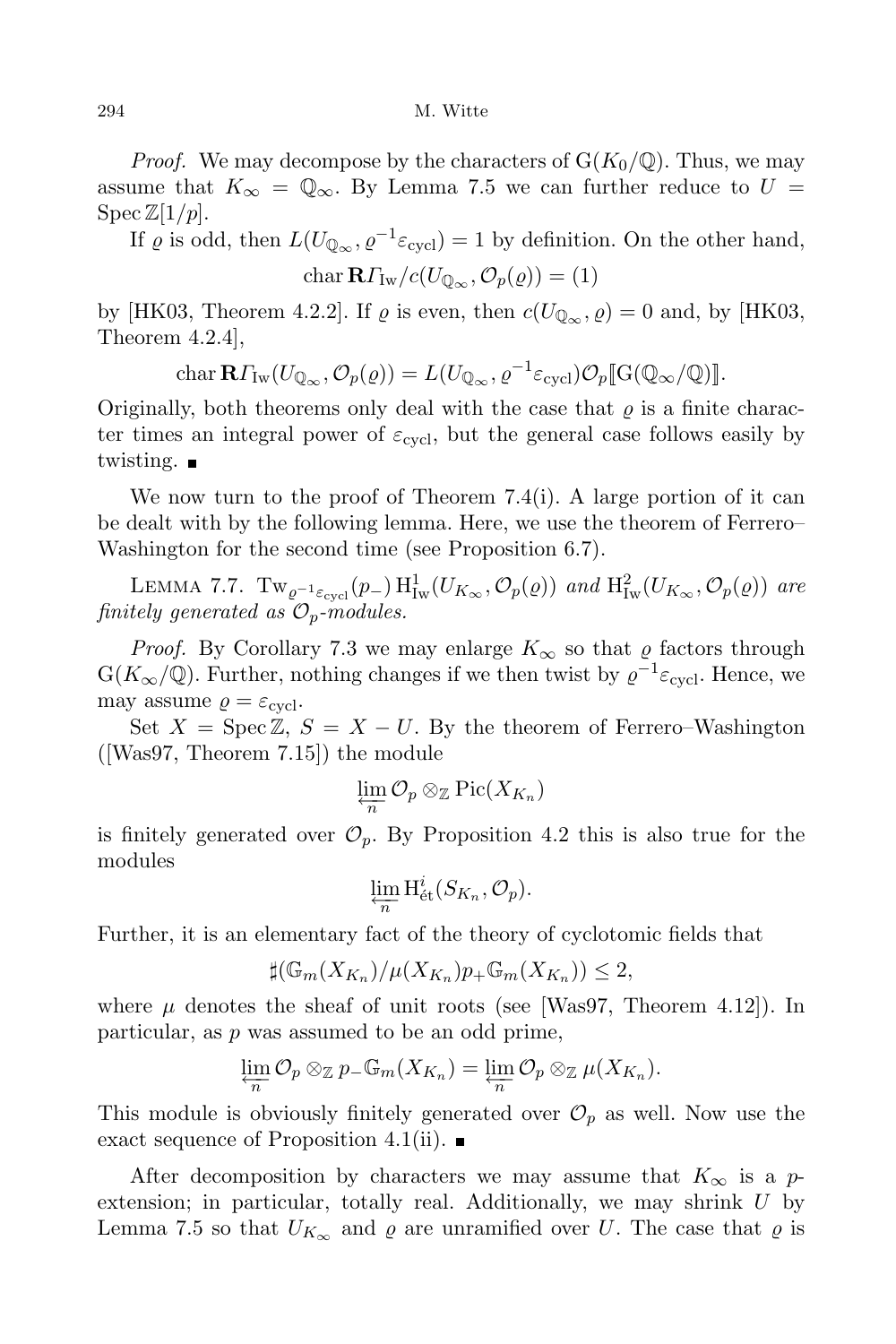even has already been settled by the above lemma. The key to the remaining case is the following

LEMMA 7.8. Let  $K_{\infty}$  be a p-extension,  $\rho$  be odd, and let both be unramified over U. Write p for the prime ideal of  $\Omega$  with  $p \in \mathfrak{p}$  and codim  $\mathfrak{p} = 1$ . Then there exists a non-zero divisor x of  $\Omega_p$  and a quasi-isomorphism

$$
\mathbf{R}\Gamma_{\mathrm{Iw}}/c(U_{K_{\infty}},\mathcal{O}_p(\varrho))_{\mathfrak{p}}\cong \Omega_{\mathfrak{p}}/x\Omega_{\mathfrak{p}}[-1].
$$

*Proof.* We will first show that  $\mathbf{R}\Gamma_{\text{Iw}}(U_{K_{\infty}}, \mathcal{O}_p(q))$  is quasi-isomorphic to a complex  $P^{\bullet}$  of finitely generated projective  $\hat{\Omega}$ -modules with  $P^i = 0$  for  $i \notin \{1, 2\}$ . By Proposition 3.4 we can achieve that  $P^i = 0$  for  $i > 2$ .

Recall that in the present situation,  $\Omega$  is a local ring. Let k be the residue field of  $\Omega$ . Proposition 3.5 implies that

$$
k \otimes_{\Omega}^{\mathbb{L}} \mathbf{R} \Gamma_{\mathrm{Iw}}(U_{K_{\infty}}, \mathcal{O}_p(\varrho)) = \mathbf{R} \Gamma_{\mathrm{\acute{e}t}}(U, k \otimes_{\Omega} \mathrm{Ind}_{K_{\infty}/\mathbb{Q}} \mathcal{O}_p(\varrho)).
$$

Since  $K_{\infty}$  is totally real and  $\varrho$  is odd, every lift of the complex conjugation will act by multiplication by  $-1$  on  $\text{Ind}_{K_{\infty}/\mathbb{Q}}\mathcal{O}_{p}(\varrho)\otimes_{\Omega} k$ ; consequently,

$$
\mathrm{H}_{\mathrm{\acute{e}t}}^0(U, k \otimes_{\Omega} \mathrm{Ind}_{K_{\infty}/\mathbb{Q}} \mathcal{O}_p(\varrho)) = 0.
$$

Thus, we can choose  $P^i = 0$  for  $i < 1$  as well.

Lemma 7.7 then implies that the complex  $\mathbf{R}\Gamma_{\text{Iw}}(U_{K_{\infty}}, \mathcal{O}_p(q))_{\mathfrak{p}}$  is quasiisomorphic to a free  $\Omega_{p}$ -module sitting in degree 1. The claim follows since  $\Omega_c(U_{K_\infty}, \varrho)$  is free of rank 1 and  $\mathbb{R} \Gamma_{\text{Iw}}/c(U_{K_\infty}, \mathcal{O}_p(\varrho))$  is torsion by Lemma  $7.2.$ 

Putting this and Lemma 7.6 together we see that in the situation of Lemma 7.8, the invertible ideals of the normalisation of  $\Omega_{p}$  generated by  $x^{-1}$ , respectively  $L(U_{K_{\infty}}, \varrho^{-1} \varepsilon_{\text{cycl}})$ , agree. But

$$
L(U_{K_{\infty}}, \varrho^{-1} \varepsilon_{\text{cycl}}) = 1;
$$

hence, x is unit in the normalisation of  $\Omega_{\mathfrak{p}}$  and therefore a unit in  $\Omega_{\mathfrak{p}}$  itself. This finishes the proof of Theorem 7.4(i).

Finally, we complete the proof of Theorem 7.4(ii). Let  $(K_{\infty}, \varrho, U)$  be any admissible triple. By Proposition 1.2 it suffices to show that

$$
\operatorname{char} \mathbf{R} \varGamma_{\mathrm{Iw}}/c(U_{K_\infty}, \mathcal{O}_p(\varrho))_{\mathfrak{p}} = L(U_{K_\infty}, \varrho^{-1} \varepsilon_{\text{cycl}}) \varOmega_{\mathfrak{p}}
$$

for all prime ideals p of codimension 1. In Lemma 7.6 we have already proved this for those  $\mathfrak p$  that do not contain p. By Theorem 7.4(i) and Proposition 6.7 the equality also holds for the remaining primes.  $\blacksquare$ 

## References

[Bou89] N. Bourbaki, Commutative Algebra, Elem. Math. (Berlin), Springer, Berlin, 1989.